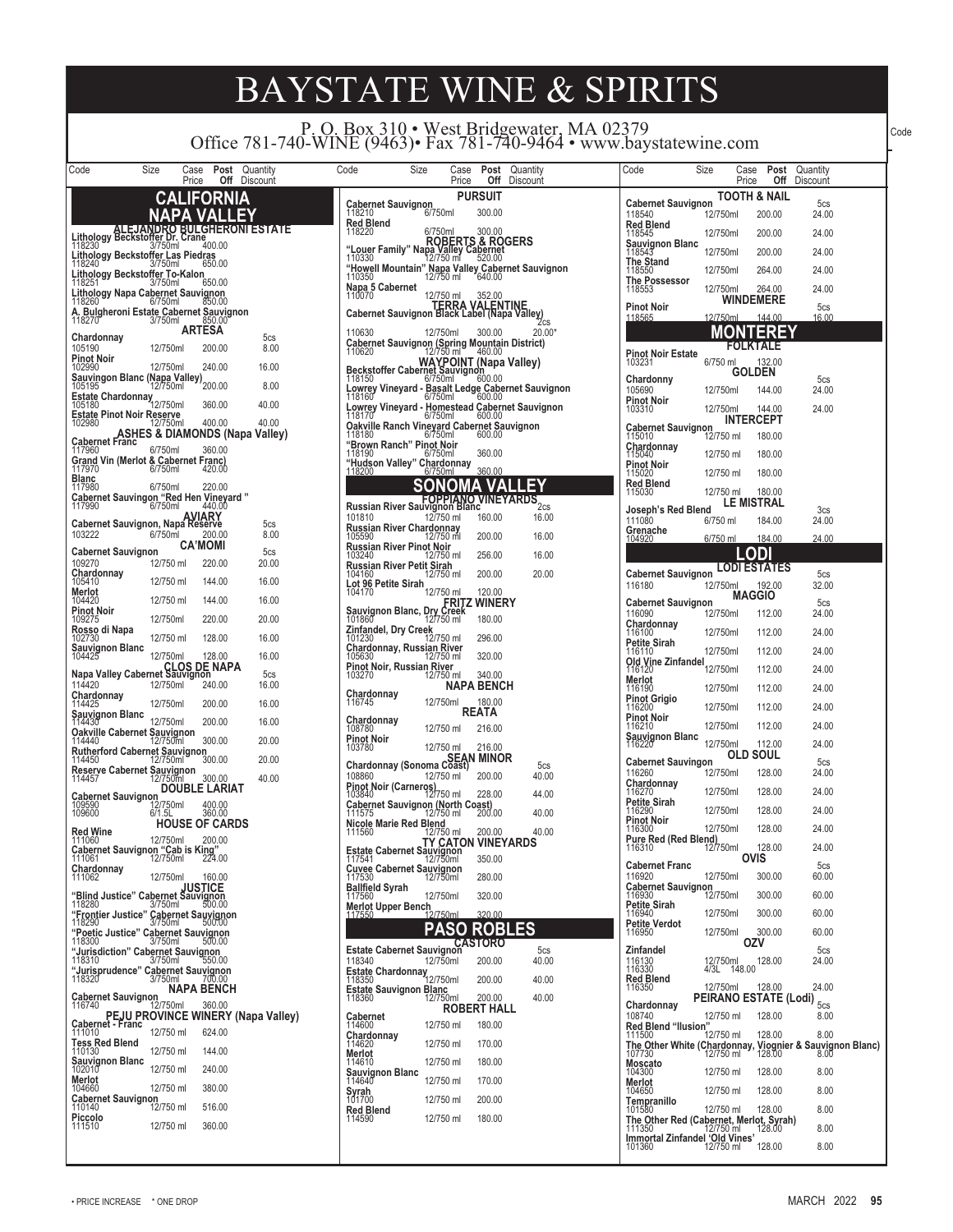|                                                                               |                        |                |                                      |                                                                   | Office 781-740-WINE (9463)                                              |                            |                                      |                |                                                        |                          |                                 |                                             |
|-------------------------------------------------------------------------------|------------------------|----------------|--------------------------------------|-------------------------------------------------------------------|-------------------------------------------------------------------------|----------------------------|--------------------------------------|----------------|--------------------------------------------------------|--------------------------|---------------------------------|---------------------------------------------|
| Code                                                                          | Size                   | Case<br>Price  | Post Quantity<br><b>Off</b> Discount |                                                                   | Code<br>Size                                                            | Case<br>Price              | Post Quantity<br><b>Off</b> Discount |                | Code                                                   | Size                     | Case<br>Price                   | <b>Post</b> Quantity<br><b>Off</b> Discount |
| Cabernet Sauvignon                                                            |                        |                |                                      | 5cs                                                               | <b>Cabernet Sauvignon</b>                                               |                            | <b>BLOCK &amp; TACKLE</b>            |                |                                                        |                          | <b>COLBY</b>                    |                                             |
| 110120<br>The Unknown                                                         | 12/750 ml              |                | 128.00                               | 8.00                                                              | 109170                                                                  | 12/750 ml                  | 160.00<br><b>BREAD &amp; BUTTER</b>  |                | <b>Red Blend</b><br>111670                             | 12/750 ml                | 120.00                          |                                             |
| 107740<br>"Old Vine" Zinfandel                                                | 12/750 ml              |                | 128.00                               | 8.00<br>8.00                                                      | <b>Cabernet</b><br>109190                                               | 12/750 ml                  | 152.00                               | 5cs<br>16.00   | Rose                                                   |                          | DAY OWL                         |                                             |
| 101350<br>SHANNON RIDGE<br>Cabernet Sauvignon High Elevation                  | 12/750 ml              |                | 128.00                               | 5 <sub>cs</sub>                                                   | Chardonnay<br>105300                                                    | 12/750 ml                  | 152.00                               | 16.00          | 115070<br>115090<br><b>Rose Cans</b>                   | 12/750 ml<br>12/375 ml   | 128.00<br>80.00                 |                                             |
| 117000                                                                        | 12/750ml ·             |                | 128.00                               | 16.00                                                             | <b>Pinot Noir</b><br>103050<br><b>Sauvignon Blanc</b>                   | 12/750 ml                  | 152.00                               | 16.00          | 115100                                                 | 12/375 ml                | 80.00<br><b>DEARLY BELOVED</b>  |                                             |
| Chardonnay High Elevation<br>117010 12/750ml<br>Petite Sirah High Elevation   |                        |                | 128.00                               | 16.00                                                             | 102245<br>Rose                                                          | 12/750 ml                  | 152.00                               | 16.00          | <b>Red Blend</b><br>113030                             | 12/750 ml                | 112.00                          |                                             |
| 117020<br>Sauvignon Blanc High Elevation                                      | 12/750ml ●             |                | 128.00                               | 16.00                                                             | 102240                                                                  | 12/750 ml                  | 152.00<br><b>BROWNSTONE</b>          | 16.00          | <b>Chardonnay (Monterey)</b>                           |                          | <b>DIVUM</b>                    |                                             |
| 117050<br>Wrangler Red High Elevation                                         | 12/750ml ●             |                | 128.00                               | 16.00                                                             | White Zinfandel<br>101450                                               | 12/750 ml                  | 96.00                                |                | 105510<br>Pinot Noir (Monterey)<br>103180<br>12/750 ml | 12/750 ml                | 180.00<br>180.00                |                                             |
| 117060<br>Zinfandel High Elevation                                            | 12/750ml •             |                | 128.00                               | 16.00                                                             | <b>Pinot Grigio</b><br>103970<br>103980                                 | 12/750 ml<br>6/1.5L        | 96.00<br>88.00                       |                | <b>Cabernet</b>                                        |                          | <b>DRY CANYON</b>               |                                             |
| 117070<br>Playtime Blonde Chardonnay<br>117030                                | 12/750ml •<br>12/750ml |                | 128.00<br>104.00                     | 16.00<br>16.00                                                    | Chardonnay                                                              |                            | 96.00                                |                | 114510<br>Chardonnay                                   | 12/750 ml                | 104.00                          |                                             |
| Playtime Red Blend<br>117040<br>12                                            | 2/750ml                |                | 104.00                               | 16.00                                                             | 105360<br>105390<br>Merlot                                              | 12/750 ml<br>6/1.5L        | 88.00                                |                | 114520<br><b>Pinot Grigio</b>                          | 12/750 ml                | 104.00                          |                                             |
|                                                                               | <b>CENTRAL</b>         |                | <b>COAST</b>                         |                                                                   | 104380<br>104410                                                        | 12/750 ml<br>6/1.5L        | 96.00<br>88.00                       |                | 114530<br><b>Pinot Noir</b>                            | 12/750 ml<br>12/750 ml   | 104.00<br>104.00                |                                             |
| <b>Cabernet Sauvignon</b>                                                     |                        |                | <b>CLOS LACHANCE</b>                 | 5cs                                                               | <b>Cabernet Sauvignon</b><br>109230<br>109260                           | 750 ml<br>12/750<br>6/1.5L | 96.00<br>88.00                       |                | 114560<br><b>Red Wine</b><br>114540                    | 12/750 ml                | 104.00                          |                                             |
| 109340<br>Chardonnay                                                          | 12/750 ml              |                | 160.00                               | 16.00                                                             | Pinot Noir<br>103080                                                    | 12/750 ml                  | 96.00                                |                | <b>Sauvignon Blanc</b>                                 |                          | Sau                             |                                             |
| 105470<br>Merlot                                                              | 12/750 ml<br>12/750 ml |                | 160.00<br>160.00                     | 16.00<br>16.00                                                    | <b>Cabernet Sauvignon</b>                                               |                            | <b>BUCK SHACK</b>                    | 5cs            | 114550                                                 | 12/750 ml                | 104.00<br><b>EVEREARTH</b>      |                                             |
| 114580<br>Meritage<br>104730                                                  | 12/750 ml              |                | 160.00                               | 16.00                                                             | 116790<br><b>Red Blend</b>                                              | 12/750ml •                 | 180.00                               | 20.00          | Chardonnay<br>118450                                   | 12/750ml                 | 144.00                          |                                             |
| <b>Red Wine</b><br>104720                                                     | 12/750 ml              |                | 160.00                               | 16.00                                                             | 116800<br><b>Pinot Noir</b>                                             | 12/750ml ·                 | 180.00                               | 20.00          | <b>Pinot Noir</b><br>118455                            | 12/750ml                 | 144.00                          |                                             |
| Sauvignon Blanc<br>114585                                                     | 12/750 ml              |                | 160.00                               | 16.00                                                             | 116805<br>Bourbon Barrel Cabernet Sauvingon<br>116770 12/750ml * 200.00 | 12/750ml •                 | 200.00                               | 16.00<br>16.00 | <b>Cabernet Sauvignon</b><br>118460                    | 12/750ml                 | 144.00                          |                                             |
| <b>Cabernet Sauvignon</b>                                                     |                        |                | <b>ESTATE CELLARS</b>                |                                                                   | Bourbon Barrel Red Blend<br>116771 12/750ml                             |                            | 200.00                               | 16.00          | Bourbon Barrel Red Blend EXITUS<br>111550              |                          | 200.00                          |                                             |
| 118101<br>Chardonnay                                                          | 12/750ml<br>12/750ml   |                | 144.00<br>144.00                     |                                                                   | Bourbon Barrel Zinfandel<br>116780 12/750ml                             |                            | 200.00                               | 16.00          | Chardonnay                                             |                          | <b>GEN 5 (Sustainable)</b>      |                                             |
| 118120<br>Sauvignon Blanc<br>118130                                           | 12/750ml               |                | 144.00                               |                                                                   | "Whitetail" Chardonnay<br>116810 12/750ml                               |                            | 200.00                               | 16.00          | 105670<br><b>Cabernet Sauvignon</b>                    | 12/750ml                 | 104.00                          |                                             |
| <b>Red Blend</b><br>118140                                                    | 12/750ml               |                | 144.00                               |                                                                   | <b>Ros</b><br>116795                                                    | 12/750ml                   | 180.00                               |                | 109470<br>Old Vine Zinfandel                           | 12/750ml                 | 104.00                          |                                             |
|                                                                               |                        |                |                                      | STOLPMAN VINEYARDS (Santa Ynez) (Sustainable)<br>Love You Bunches | <b>Cabernet</b><br>114840                                               | 12/750 ml                  | <b>CABANA</b><br>130.00              |                | 101250<br><b>Barrel Fermented Chardonnay</b>           | 12/750 ml                | 104.00<br><b>HARKEN</b>         |                                             |
| 102140<br>L'Avion Roussanne<br>102200                                         | 12/750 ml<br>6/750 ml  |                | 176.00                               |                                                                   | Chardonnay<br>114780                                                    | 12/750 ml                  | 130.00                               |                | 105710                                                 | 12/750ml<br>12/375ml     | 128.00<br>80.00                 |                                             |
|                                                                               |                        |                | 264.00<br><b>MENDOCINO</b>           |                                                                   | <b>Pinot Noir</b><br>114800                                             | 12/750 ml                  | 130.00                               |                | Sauvignon Blanc                                        |                          | <b>HAYES VALLEY WINES</b>       |                                             |
| <b>Cabernet Sauvignon</b>                                                     |                        |                | <b>GIRASOLE (ORGANIC)</b>            |                                                                   | Zinfandel Old Vines<br>114830                                           | 12/750 ml                  | 130.00                               |                | Chardonnay<br>105720                                   | 12/750 ml<br>12/750 ml   | 120.00<br>120.00                |                                             |
| 115430<br>Chardonnay                                                          | 12/750ml               |                | 160.00                               |                                                                   | Pinot Grigio<br>103990 NV                                               | 12/750ml                   | <b>CAMELOT</b><br>72.00              |                | Merlot<br>104490                                       | 12/750 ml                | 120.00                          |                                             |
| 115440<br><b>Charlie's Red Blend</b>                                          | 12/750ml               |                | 160.00                               |                                                                   | Chardonnay<br>105430 NV                                                 | 12/750ml                   | 72.00                                |                | Meritage<br>104740                                     | 12/750ml                 | 120.00                          |                                             |
| 115455<br><b>Pinot Blanc</b><br>115460                                        | 12/750ml<br>12/750ml   |                | 160.00<br>160.00                     |                                                                   | <b>Pinot Noir</b><br>103110 NV                                          | 12/750ml                   | 72.00                                |                | <b>Cabernet Sauvignon</b><br>109530                    | 12/750 ml                | 120.00                          |                                             |
| Pinot Noir<br>115470                                                          | 12/750ml               |                | 180.00                               |                                                                   | Merlot<br>104430<br>NV                                                  | 12/750ml                   | 72.00                                |                | <b>Cabernet Sauvignon</b>                              |                          | <b>HIGH VALLEY</b>              | 5cs                                         |
|                                                                               |                        |                | <b>.IFORNIA</b>                      |                                                                   | Cabernet Sauvignon<br>109290 NV 12                                      | 12/750ml                   | 72.00                                |                | 116850<br>Sauvignon Blanc<br>116870                    | 12/750ml ·<br>12/750ml · | 160.00<br>136.00                | 8.00<br>8.00                                |
| Chardonnay                                                                    |                        | ALIAS          |                                      | 5cs                                                               | <b>Pink Wine</b>                                                        | 24/250ml 80.00             | <b>CAMP CRUSH (CANNED WINE)</b>      |                | Zinfandel<br>116880                                    | 12/750ml •               | 160.00                          | 8.00                                        |
| 105160<br><b>Pinot Noir</b><br>102950                                         | 12/750 ml<br>12/750 ml |                | 136.00<br>136.00                     | 16.00<br>16.00                                                    | <b>Red Wine</b><br>118470                                               | 24/250ml                   | 80.00                                |                | Cabernet Sauvignon (Sonoma)<br>109550 12/750 ml        |                          | <b>HIGHWAY 12</b>               |                                             |
| Merlot<br>104310                                                              | 12/750 ml              |                | 136.00                               | 16.00                                                             | <b>White Wine</b><br>118475                                             | 24/250ml                   | 80.00                                |                | Chardonnay (Carneros)<br>106580 12/750 ml              |                          |                                 |                                             |
| <b>Cabernet Sauvignon</b><br>101060                                           | 12/750 ml              |                | 136.00                               | 16.00                                                             | <b>Cabernet Sauvignon</b>                                               |                            | <b>CARSON SCOTT</b>                  |                | Pinot Noir (Carneros)<br>103090 12750 ml               |                          | 160.00<br>200.00                |                                             |
| <b>Sauvignon Blanc</b><br>101740                                              | 12/750ml               |                | 136.00                               | 16.00                                                             | 116400<br>Chardonnay<br>116410                                          | 12/750ml<br>12/750ml       | 108.00<br>108.00                     |                | Red Blend (Sonoma)<br>102860 12/750 ml                 |                          | 180.00                          |                                             |
| Moscato                                                                       | 12/750ml               | <b>ALLEGRO</b> | 96.00                                |                                                                   | <b>Pinot Noir</b><br>116420                                             | 12/750ml                   | 108.00                               |                | Sauvignon Blanc<br>101910                              | 12/750 ml                | 128.00                          |                                             |
| 104290<br>Chardonnay - California                                             |                        | <b>AVIARY</b>  |                                      | 5cs                                                               | <b>Cabernet Sauvignon</b>                                               |                            | <b>CENSE</b>                         |                | Chardonnay<br>114400                                   | 12/750 ml                | 144.00                          |                                             |
| 110840                                                                        | 12/750ml               |                | 144.00                               | 8.00                                                              | 701135<br><b>Rose</b><br>111660                                         | 12/750 ml                  | 160.00                               |                | <b>Cabernet Sauvignon</b><br>203900                    | 12/750 ml                | <b>JAMES MITCHELL</b><br>128.00 |                                             |
| Red Blend Birds of Prey<br>102700 12/750ml<br>Cabernet Sauvignon - California |                        |                | 168.00                               | 24.00                                                             | <b>Red Wine</b>                                                         | 12/750 ml                  | 120.00<br><b>CHOCOLATE CUVEE</b>     |                | Red Blend                                              |                          | JELLY JAR                       |                                             |
| 109120                                                                        | 12/750ml               |                | 180.00<br><b>BACKHOUSE</b>           | 12.00                                                             | 102760                                                                  | 12/750 ml                  | 96.00<br><b>CHRONIC CELLARS</b>      |                | 102880                                                 | 12/750 ml                | 144.00<br><b>LIGHT HORSE</b>    |                                             |
| <b>Cabernet Sauvignon</b><br>109150                                           | 12/750 ml              |                | 72.00                                | 3cs<br>8.00                                                       | <b>Purple Paradise</b><br>102790                                        | 12/750 ml                  | 144.00                               |                | Cabernet<br>109640                                     | 12/750 ml                | 120.00                          |                                             |
| Chardonnay<br>105230<br><b>Pinot Noir</b>                                     | 12/750 ml              |                | 72.00                                | 8.00                                                              | <b>Sir Real Cabernet</b><br>114940                                      | 12/750 ml                  | 144.00                               |                | Chardonnay<br>105780<br><b>Pinot Noir</b>              | 12/750 ml                | 120.00                          |                                             |
| 103020<br>Merlot                                                              | 12/750 ml              |                | 72.00                                | 8.00                                                              | Sofa King Bueno<br>102780<br><b>Suite Petite</b>                        | 12/750 ml                  | 208.00                               |                | 103380                                                 | 12/750 ml                | 120.00<br><b>LINE 39</b>        |                                             |
| 104330                                                                        | 12/750 ml              |                | 72.00                                | 8.00                                                              | 102770<br><b>Spritz and Giggles</b>                                     | 12/750 ml                  | 144.00                               |                | <b>Rose</b><br>104045                                  | 12/750 ml                | 108.00                          |                                             |
| BISTUE CELLARS<br>Chardonnay (Russian River Valley)<br>114460 12/750ml 240.00 |                        |                |                                      |                                                                   | 101610                                                                  | 12/750 ml                  | 144.00<br><b>CLAY SHANNON</b>        |                | Pinot Grigio<br>104040                                 | 12/750 ml                | 108.00                          |                                             |
| Cabernet<br>114950                                                            | 12/750 ml              |                | <b>BLACK OAKS</b><br>88.00           |                                                                   | <b>Cabernet Sauvignon</b><br>116820                                     | 12/750ml                   | 180.00                               | 5cs<br>20.00   | <b>Sauvignon Blanc</b><br>101950<br>101930             | 12/750 ml<br>12/375 ml   | 108.00<br>64.00                 |                                             |
| Merlot<br>114960                                                              | 12/750 ml              |                | 88.00                                |                                                                   | Chardonnay<br>116825                                                    | 12/750ml                   | 144.00                               | 8.00           | Chardonnay                                             |                          |                                 |                                             |
| <b>White Zinfandel</b><br>114970                                              | 12/750 ml              |                | 88.00                                |                                                                   | <b>Sauvignon Blanc</b><br>116830                                        | 12/750ml                   | 144.00                               | 8.00           | 108500<br>108480<br>Petite Sirah                       | 12/750 ml<br>12/375 ml   | 108.00<br>64.00                 |                                             |
|                                                                               |                        |                |                                      |                                                                   | <b>Pinot Noir</b><br>116835                                             | 12/750ml                   | 180.00                               | 20.00          | 104200                                                 | 12/750 ml                | 108.00                          |                                             |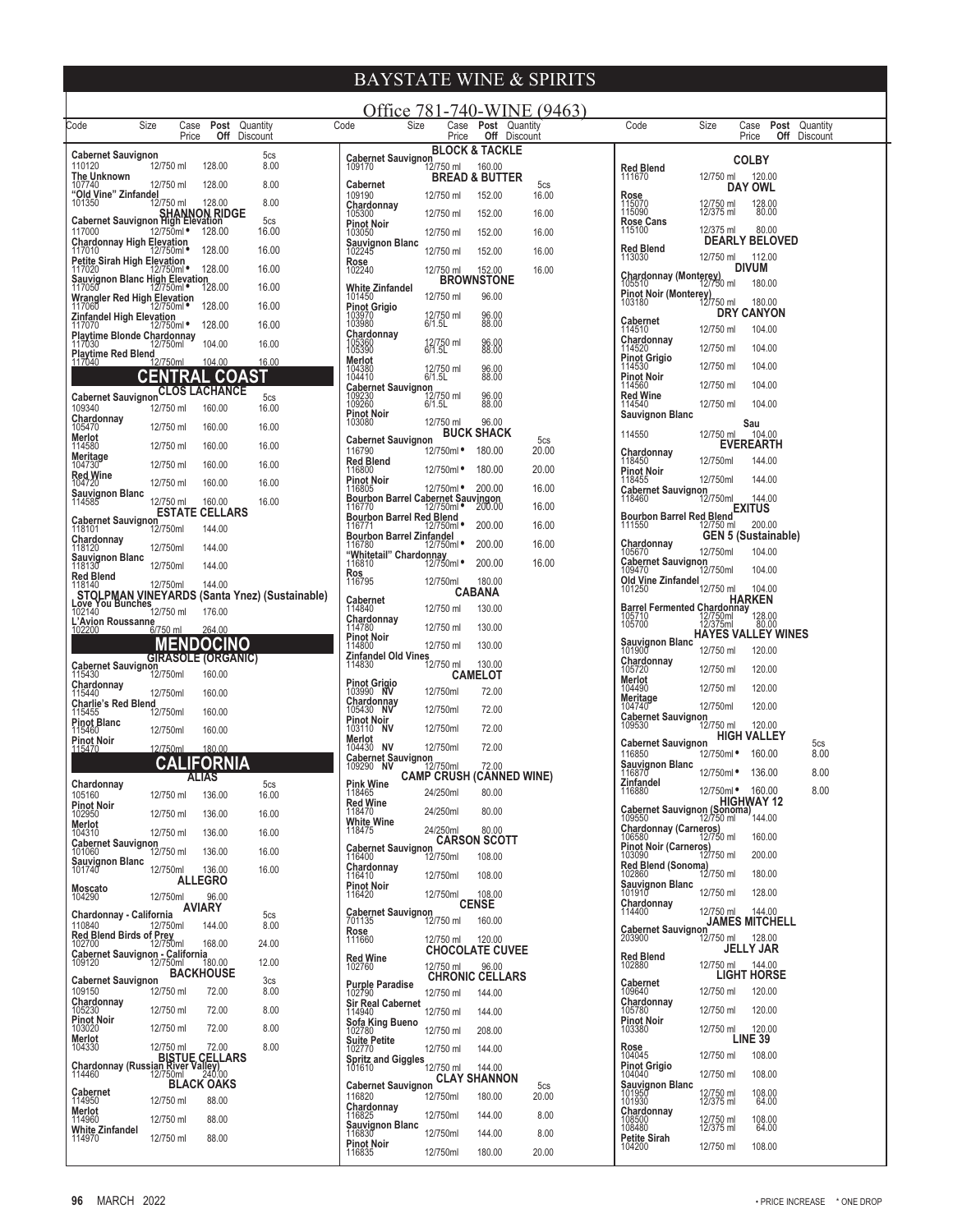| Code                                                                | Size                   | Case<br>Price        | Post<br>Off          | Quantity<br>Discount               |
|---------------------------------------------------------------------|------------------------|----------------------|----------------------|------------------------------------|
| Merlot<br>104560                                                    | 12/750 ml              |                      | 108.00               |                                    |
| Cabernet Sauvignon<br>109660 12<br>109650 12                        | 12/750 ml<br>12/375 ml |                      | 108.00               |                                    |
|                                                                     |                        |                      | 64.00                |                                    |
| <b>Pinot Noir</b><br>103410<br>103400                               | 12/750 ml<br>12/375 ml |                      | 108.00<br>64.00      |                                    |
| Excursion Red Blend<br>111100<br>12/                                | 12/750 ml              |                      | 108.00               |                                    |
| <b>Pinot Grigio</b>                                                 |                        | LONG LAKE CELLAR     |                      |                                    |
| 104050                                                              | 12/750 ml              |                      | 56.00                |                                    |
| Chardonnay<br>108510                                                | 12/750 ml              |                      | 56.00                |                                    |
| Pinot Noir<br>103420                                                | 12/750 ml              |                      | 56.00                |                                    |
| Merlot<br>104570                                                    | 12/750 ml              |                      | 56.00                |                                    |
| Cabernet Sauvignon<br>109670                                        | 12/750 ml              |                      | 56.00                |                                    |
|                                                                     |                        | OUR DAILY RED        |                      |                                    |
| Cabernet Sauvignon<br>12 <sup>1</sup> 11340                         | 12/750 ml              |                      | 96.00                |                                    |
| Cabernet Bag-In-Box<br>114901 6/1.5L                                |                        |                      | 88.00                |                                    |
| Chardonnay<br>108700                                                | 12/750 ml              |                      | 96.00                |                                    |
| Red Blend<br>111320                                                 | 12/750 ml              |                      | 96.00                |                                    |
| Red Blend Bag-In-Box<br>111330<br>6/11                              | 6/1.5L                 |                      | 88.00                |                                    |
| Zinfandel                                                           | 12/750 ml              |                      |                      |                                    |
| 101330                                                              |                        | <b>RAYWOOD</b>       | 96.00                |                                    |
| <b>Cabernet Sauvignon</b><br>118370                                 | 12/750ml               |                      | 120.00               | 5cs<br>32.00                       |
| Chardonnay<br>118380                                                | 12/750ml               |                      | 120.00               | 32.00                              |
| Sauvignon Blanc<br>118390                                           | 12/750ml               |                      | 120.00               | 32.00                              |
| Merlot<br>118400                                                    | 12/750ml               |                      | 120.00               | 32.00                              |
| Moscato<br>118410                                                   | 12/750ml               |                      | 120.00               | 32.00                              |
| White Zinfandel<br>118420                                           | 12/750ml               |                      | 120.00               | 32.00                              |
|                                                                     |                        | <b>RECKLESS LOVE</b> |                      |                                    |
| Red Blend<br>111540                                                 | 12/750 ml              |                      | 144.00               |                                    |
| <b>Pinot Grigio</b><br>104110                                       | 12/750 ml              | RED                  | <b>TREE</b><br>80.00 |                                    |
| <b>Chardonnay</b><br>108790                                         | 12/750 ml              |                      | 80.00                |                                    |
| <b>Pinot Noir</b>                                                   |                        |                      |                      |                                    |
| 103800<br>abernet Sauvignon:                                        | 12/750 ml              |                      | 80.00                |                                    |
| 110270<br>ìЕ                                                        | 12/750 ml              |                      | 80.00                | AN MINOR - FOUR BEARS<br>a Valley) |
| Chardonnay (Napa<br>105610                                          | 12/750 ml              |                      | 144.00               |                                    |
| Sauvignon Blanc (Sonoma)<br>101830                                  |                        |                      | 144.00               |                                    |
| Pinot Noir (Central Coast)<br>103260 12/750 ml                      |                        |                      | 144.00               |                                    |
| Cabernet Sauvignon (Paso Robles)<br>199400 12/750 ml 144.<br>109400 |                        |                      | 144.00               |                                    |
| ານ <sub>ອ∔ບບ</sub><br>KEG - Chardonnay<br>1/5.17G                   |                        |                      | 216.00               |                                    |
| <b>KEG - Pinot Noir</b><br>105611                                   | 1/5.17G                |                      | 216.00               |                                    |
| Chardonnay                                                          |                        | <b>SIX DEGREES</b>   |                      |                                    |
| 105140                                                              | 12/750 ml              |                      | 96.00                |                                    |
| Pinot Noir<br>102920                                                | 12/750 ml              |                      | 96.00                |                                    |
| Chardonnay<br>116080                                                |                        | <b>STRAP HANGER</b>  |                      |                                    |
|                                                                     | 12/750ml               | <b>SUNDAY FUNDAY</b> | 120.00               |                                    |
| Sauvignon Blanc<br>114310                                           | 12/750 ml              |                      | 120.00               |                                    |
| Brut                                                                |                        | THE DIVER            |                      | 5cs                                |
| 111040<br>Brut Rose<br>102300                                       | 12/750 ml              |                      | 160.00               | 16.00                              |
|                                                                     | 12/750 ml              |                      | 160.00               | 16.00<br>THE GIRLS IN THE VINEYARD |
| Sauvignon Blanc<br>101880                                           | 12/750 ml              |                      | 136.00               |                                    |
| Field Blend<br>104970                                               | 12/750 ml              |                      | 160.00               |                                    |
| <b>Cabernet Sauvignon</b><br>109500                                 | 12/750 ml              |                      | 160.00               |                                    |
| <b>Cabernet Sauvignon</b>                                           |                        | VIGILANCE            |                      | 5cs                                |
| 117090                                                              | 12/750ml               |                      | 128.00               | 8.00                               |
| Chardonnay<br>117100                                                | 12/750ml               |                      | 128.00               | 8.00                               |
| <b>Red Blend</b><br>117110                                          | 12/750ml               |                      | 128.00               | 8.00                               |
| <b>Sauvignon Blanc</b><br>117130                                    | 12/750ml               |                      | 128.00               | 8.00                               |
|                                                                     |                        |                      |                      |                                    |

|                                                                                                  |                                              |                                       | Office 781-740-WINE (9463) |  |
|--------------------------------------------------------------------------------------------------|----------------------------------------------|---------------------------------------|----------------------------|--|
| Code                                                                                             | Size<br>Case<br>Price                        | Post<br>Off                           | Quantity<br>Discount       |  |
| Cabernet                                                                                         |                                              | WHIPLASH                              |                            |  |
| 101411<br>Chardonnay                                                                             | 12/750 ml                                    | 120.00                                |                            |  |
| 101412<br>Malbec                                                                                 | 12/750 ml                                    | 120.00                                |                            |  |
| 104853<br>Pinot Noir<br>101413                                                                   | 12/750 ml<br>12/750 ml                       | 120.00<br>120.00                      |                            |  |
| Red Blend<br>104854                                                                              | 12/750 ml                                    | 120.00                                |                            |  |
| Zinfandel<br>101410                                                                              | 12/750 ml                                    | 120.00                                |                            |  |
|                                                                                                  |                                              | 33                                    |                            |  |
| <b>Blueberry Moscato</b>                                                                         | TOMASEL                                      | <b>LO WINERY</b>                      | 5cs                        |  |
| 205460<br>Cherry Moscato<br>205470                                                               | 12/750ml <b>*</b>                            | 128.00                                | 8.00                       |  |
| Cranberry Moscato<br>205480<br>12/750ml                                                          | 12/750ml •                                   | 128.00                                | 8.00                       |  |
| Peach Moscato                                                                                    | 12/750ml •                                   | 128.00<br>128.00                      | 8.00<br>8.00               |  |
| 205490<br>Pineapple Moscato<br>205501 12/750ml                                                   |                                              | 128.00                                | 8.00                       |  |
| Red Raspberry Moscato<br>205500 12/750ml                                                         |                                              | 128.00                                | 8.00                       |  |
|                                                                                                  |                                              | Ð                                     |                            |  |
| Cassic Orange Mimosa<br>113750 12/750ml                                                          |                                              | soleil                                |                            |  |
|                                                                                                  |                                              | 96.00                                 |                            |  |
| Mango Mimosa<br>113810                                                                           |                                              | 76.00                                 |                            |  |
| Mango Mimosa Can<br>113820                                                                       | 12/750ml<br>24/375ml                         | 96.00<br>76.00                        |                            |  |
| <b>Pinapple Mimosa</b><br>113730                                                                 | 12/750ml                                     | 96.00                                 |                            |  |
| Pineapple Mimosa Can<br>113740 24/375ml                                                          |                                              | 76.00                                 |                            |  |
|                                                                                                  |                                              | 96.00                                 |                            |  |
|                                                                                                  |                                              | inger                                 | .akes)<br>μ                |  |
| Dry Riesling<br>102630                                                                           | <b>RED NEWT</b><br>12/750 ml                 | <b>CELLARS</b><br>192.00              |                            |  |
| TU2030<br>Medium Sweet "Circle" Riesling<br>128.00 <u>12750 ml 128</u> .00<br>102640             |                                              |                                       |                            |  |
|                                                                                                  |                                              | (GO)                                  |                            |  |
| Chardonnay                                                                                       |                                              | <b>:HEMIST</b>                        | 5cs                        |  |
| 105150<br><b>Pinot Noir</b><br>102940                                                            | 12/750ml<br>12/750ml                         | 260.00<br>260.00                      | 20.00<br>20.00             |  |
| <b>White Pinot Noir</b>                                                                          |                                              | AMITY VINEYARDS                       | 5cs                        |  |
| 102960<br>Pinot Blanc                                                                            | 12/750 ml                                    | 184.00                                | 8.00                       |  |
| 104150<br>Willamette Valley Pinot Noir                                                           | 12/750 ml                                    | 184.00                                | 8.00                       |  |
| 102970                                                                                           | 12/750 ml                                    | 260.00                                | 20.00                      |  |
| COLEMAN VINEYARD (Willamette) (Sustainable)<br>Cherry Cove Pinot Noir<br>103160 12/750 ml 160.00 |                                              |                                       |                            |  |
| <b>Pinot Gris</b><br>104030                                                                      | KINGS RIDGE (Willamette Valley)<br>12/750 ml | 144.00                                | 8.00                       |  |
| Riesling<br>102550                                                                               | 12/750 ml                                    | 144.00                                | 16.00                      |  |
| Pinot Noir<br>103350                                                                             | 12/750 ml                                    | 184.00                                | 8.00                       |  |
| Pinot Gris<br>116520                                                                             |                                              | PRIMARIUS                             |                            |  |
| <b>Pinot Noir</b>                                                                                | 12/750ml                                     | 112.00                                |                            |  |
| 116530<br>Rose<br>116540                                                                         | 12/750ml<br>12/750ml                         | 160.00<br>120.00                      |                            |  |
| <b>Big Fire Pinot Gris</b>                                                                       |                                              | R-STŬÄRT (Sustainable) <sub>2cs</sub> |                            |  |
| 104090<br><b>Big Fire Pinot Noir</b>                                                             | 12/750 ml                                    | 144.00                                | 16.00                      |  |
| 103720                                                                                           | 12/750 ml                                    | 168.00                                | 8.00                       |  |
| Vignette Pinot Noir<br>103670<br>Love Oregon Chardonnay                                          | 12/750 ml                                    | 240.00                                |                            |  |
| 114700<br>Love Oregon White Sky<br>112140 12/750 ml                                              | 12/750 ml                                    | 224.00                                | 24.00                      |  |
| Love Oregon Pinot Noir<br>103520 12/750 ml                                                       |                                              | 168.00                                | 8.00                       |  |
| Pinot Noir (Point North) SEAN MINOR                                                              |                                              | 224.00                                | 24.00                      |  |
| 103830                                                                                           | 12/750 ml                                    | SMITH & PERRY                         |                            |  |
| Chardonnay<br>117440                                                                             | 12/750ml                                     | 144.00                                |                            |  |
| <b>Pinot Noir</b><br>117430                                                                      | 12/750ml                                     | 144.00                                |                            |  |
|                                                                                                  |                                              |                                       |                            |  |

| Code                                                              | Size                                         | Case<br>Price                   | Post<br>Off | Quantity<br>Discount  |  |
|-------------------------------------------------------------------|----------------------------------------------|---------------------------------|-------------|-----------------------|--|
| <b>Pinot Gris</b>                                                 |                                              | UNDERWOOD                       |             | 5cs                   |  |
| 104130<br><b>Pinot Noir</b>                                       | 12/750 ml                                    | 144.00                          |             | 16.00                 |  |
| 103900<br>Nouveau                                                 | 12/750 ml                                    | 144.00                          |             | 16.00                 |  |
| 103905<br>Rose                                                    | 12/750ml                                     | 144.00                          |             | 16.00                 |  |
| 102480                                                            | 12/750ml                                     | 144.00<br><b>UNDERWOOD CANS</b> |             | 16.00                 |  |
| <b>Pinot Gris</b><br>104125                                       | 24/375 ml                                    | 120.00                          |             | 5cs<br>8.00           |  |
| Pinot Noir<br>103895                                              | 24/375 ml                                    | 120.00                          |             | 8.00                  |  |
| Riesling Radler<br>103880                                         | 24/375ml                                     | 120.00                          |             | 8.00                  |  |
| Rose<br>102465                                                    | 24/375 ml                                    | 120.00                          |             | 8.00                  |  |
| <b>Sparkling</b><br>109055                                        | 24/375 ml                                    | 120.00                          |             | 8.00                  |  |
| Sparkling Rose (Bubbles)<br>102445                                | 24/375 ml                                    | 120.00<br>VAN DUZER             |             | 8.00                  |  |
| Pinot Gris<br>117450                                              | 12/750ml                                     | 180.00                          |             |                       |  |
| Pinot Noir<br>117470                                              | 12/750ml                                     | 280.00                          |             |                       |  |
|                                                                   |                                              |                                 |             |                       |  |
| <b>Cabernet Sauvignon</b>                                         |                                              | ALKI                            |             | 5cs                   |  |
| 117860<br>Chardonnay                                              | 12/750ml                                     | 180.00                          |             | 20.00                 |  |
| 117870<br>Merlot<br>117850                                        | 12/750ml<br>12/750ml                         | 180.00<br>180.00                |             | 20.00<br>20.00        |  |
| Red Blend<br>117880                                               | 12/750ml                                     | 180.00                          |             | 20.00                 |  |
|                                                                   | BROWNE FAMILY VINEYARDS                      |                                 |             |                       |  |
| Cabernet Sauvignon<br>116430 12/750ml<br>116440 4/3L 45           | 450.00                                       | 288.00                          |             |                       |  |
| <b>Chardonnay</b><br>116450                                       | 12/750ml                                     | 240.00                          |             |                       |  |
| Merlot<br>116460                                                  | 12/750ml                                     | 144.00                          |             |                       |  |
| Tribute Red Blend<br>116470                                       | 12/750ml                                     | 240.00                          |             |                       |  |
| Red Blend<br>102820                                               | CHRISTOPHER MICHAEL<br>12/750ml              | 144.00                          |             | WINES<br>5cs<br>16.00 |  |
| Cabernet Sauvignon<br>12 <sup>09320</sup>                         | 12/750ml                                     | 144.00                          |             | 16.00                 |  |
| <b>Chardonnay</b><br>105450                                       | 12/750ml                                     | 144.00                          |             | 16.00                 |  |
| Chocolate Wine                                                    |                                              | <b>CHOCOLATE SHOP</b>           |             |                       |  |
| 116490<br><b>Cabernet Sauvignon</b>                               | 12/750ml                                     | 96.00<br><b>LUKE</b>            |             |                       |  |
| 110000                                                            | 12/750 ml<br>MILBRANDT VINEYARDS TRADITIONS  | 220.00                          |             |                       |  |
| Riesling<br>102590                                                | 12/750 ml                                    | 144.00                          |             | CS<br>16.00           |  |
| <b>Pinot Gris</b><br>104060                                       | 12/750 ml                                    | 144.00                          |             | 16.00                 |  |
| Chardonnay<br>108680                                              | 12/750 ml                                    | 144.00                          |             | 16.00                 |  |
| Merlot<br>104610                                                  | 12/750 ml                                    | 144.00                          |             | 16.00                 |  |
| <b>Cabernet Sauvignon</b><br>110050<br><b>Brother's Blend</b>     | 12/750 ml                                    | 144.00                          |             | 16.00                 |  |
| 111260                                                            | 12/750 ml                                    | 144.00                          |             | 16.00                 |  |
| Sentinel<br>112170                                                | 6/750ml<br><b>MILBRANDT VINEYARDS ESTATE</b> | 200.00                          |             |                       |  |
| Cabernet Sauvignon                                                |                                              | 200.00                          |             |                       |  |
| Cabernet Sauvingon<br>12 <sup>16500</sup>                         | 12/750ml                                     | <b>PENDULUM</b><br>144.00       |             |                       |  |
| Red Blend<br>116510                                               | 12/750ml                                     | 144.00                          |             |                       |  |
| RYAN PATRICK<br>115145<br>115145 - 12/750ml<br>12/750ml<br>360.00 |                                              |                                 |             |                       |  |
| Chardonnay                                                        |                                              |                                 |             | 5cs                   |  |
| 115120                                                            | 12/750 ml                                    | 120.00                          |             | 16.00                 |  |
| Pinot Grigio<br>115130                                            | 12/750 ml                                    | 120.00                          |             | 16.00                 |  |
| Redhead Red Blend<br>115110<br>Riesling<br>115140                 | 12/750 ml                                    | 180.00                          |             | 20.00                 |  |
| <b>Sauvignon Blanc</b><br>115150                                  | 12/750 ml                                    | 120.00                          |             | 16.00                 |  |
|                                                                   | 12/750 ml                                    | 120.00<br><b>SIMPLY WINES</b>   |             | 16.00                 |  |
| <b>Cabernet Sauvignon</b><br>117570                               | 12/750ml                                     | 104.00                          |             | 3cs<br>16.00          |  |
| <u>Chardonnay</u><br>117590                                       | 12/750ml                                     | 104.00                          |             | 16.00                 |  |
| Red Blend<br>117580                                               | 12/750ml                                     | 104.00                          |             | 16.00                 |  |
|                                                                   |                                              |                                 |             |                       |  |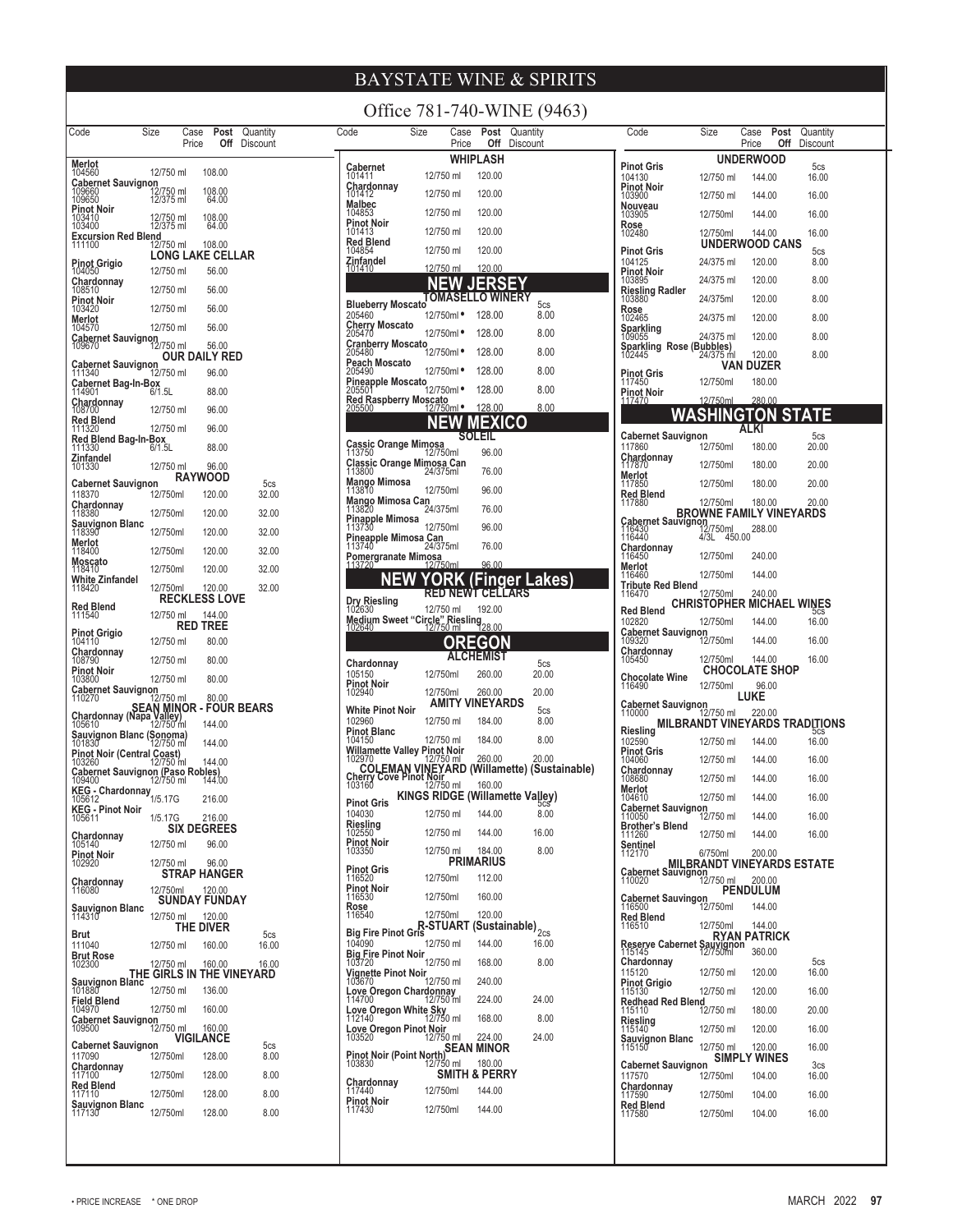| Size<br>Code<br><b>Post</b> Quantity<br>Case<br><b>Off</b> Discount | Office 781-740-WINE (9463)<br>Code<br>Size<br>Case <b>Post</b> Quantity<br><b>Off</b> Discount    | Size<br>Code<br><b>Post</b> Quantity<br>Case<br><b>Off</b> Discount                                              |
|---------------------------------------------------------------------|---------------------------------------------------------------------------------------------------|------------------------------------------------------------------------------------------------------------------|
| Price<br><b>WASHINGTON HILLS</b>                                    | Price<br>ZOLO (Sustainable)                                                                       | Price                                                                                                            |
| <b>Cabernet Sauvignon</b><br>116590<br>12/750ml<br>96.00            | <b>Reserva Cabernet</b><br>5cs<br>16.00<br>301450<br>200.00<br>$6/750ml$ $\bullet$                | SECRETO (Sustainable) 3cs<br>Malbec                                                                              |
| Chardonnay<br>12/750ml<br>96.00<br>116600                           | Reserva Malbec<br>200.00<br>16.00<br>301250<br>12/750ml •                                         | 302200<br>8.00<br>12/750 ml<br>120.00<br><b>Sauvignon Blanc Estate Reserva</b><br>Sauvignon Blanc Estate Reserva |
| Late Harvest Riesling<br>12750ml<br>96.00                           | <b>Signature Red</b><br>120.00<br>16.00<br>301540<br>12/750ml •                                   | 302090<br>12/750 ml<br>96.00<br>16.00                                                                            |
| Merlot<br>12/750ml<br>96.00<br>116620                               | <b>Signature White</b><br>120.00<br>16.00<br>301530<br>12/750 ml •                                | Chardonnay Estate Reserva<br>96.00<br>16.00<br>302310<br>12/750 ml                                               |
| Riesling<br>12/750ml<br>96.00<br>116630                             | Malbec<br>8.00<br>128.00<br>301270<br>12/750ml •                                                  | <b>Merlot Estate Reserva</b><br>96.00<br>16.00<br>302170<br>12/750 ml                                            |
| Sauvignon Blanc<br>116640<br>12/750ml<br>96.00                      | Cabernet<br>8.00<br>128.00<br>301460<br>12/750 ml •                                               | Carmenere Estate Reserva<br>96.00<br>16.00<br>302380<br>12/750 ml                                                |
| ARGENTINA                                                           | Petite Verdot<br>12/750ml<br>200.00<br>16.00<br>300970                                            | <b>Malbec Estate Reserva</b><br>16.00<br>96.00<br>302240<br>12/750 ml                                            |
| 2 COPAS<br><b>Tempranillo/Malbec</b><br>5 <sub>cs</sub>             | AUSTRALIA                                                                                         | Cabernet Sauvignon Estate Reserva<br>302450 12/750 ml 96.00<br>16.00<br>96.00                                    |
| 903420<br>12/750ml<br>96.00<br>16.00<br>ALMA MORA                   | <b>ALPHA BOX &amp; DICE</b><br><b>Tarot Prosecco</b>                                              | VIU MANENT GRAN RESERVA (Sustainable)<br>Chardonnay Gran Reserva                                                 |
| Malbec<br>5cs<br>12/750ml<br>120.00<br>16.00<br>302820              | 12/750ml<br>136.00<br>700485<br><b>Tarot Rosso</b>                                                | 302300<br>8.00<br>12/750 ml<br>120.00                                                                            |
| <b>ANDELUNA</b><br>1300 Malbec<br>5cs                               | 12/750ml<br>700495<br>136.00<br><b>ROBERT OATLEY</b>                                              | Carmenere Gran Reserva<br>8.00<br>302350<br>120.00<br>12/750 ml                                                  |
| 12/750ml<br>144.00<br>24.00<br>302560                               | G-18 Grenache<br>12/750 ml<br>168.00<br>700555                                                    | Malbec Gran Reserva<br>8.00<br>12/750 ml<br>120.00<br>302220                                                     |
| <b>Raices Malbec</b><br>12/750ml<br>104.00<br>16.00<br>302600       | Margaret River Chardonnay<br>700500 12/750 ml<br>200.00                                           | Cabernet Sauvignon Gran Reserva<br>8.00<br>12/750 ml<br>302440<br>120.00                                         |
| ATAMISQUE<br><b>Cabernet Sauvignon</b>                              | Barossa Valley Shiraz<br>12/750 ml • 200.00<br>700400                                             | VIU MANENT SINGLE VINEYARD & ICON WINES<br>Single Vineyard Cabernet Sauvignon                                    |
| 160.00<br>117370<br>6/750ml<br>Malbec                               | Margaret River Cabernet Sauvignon<br>700520<br>12/750 ml • 200.00                                 | 5cs<br>20.00<br>302460<br>6/750 ml<br>120.00                                                                     |
| 117380<br>6/750ml<br>160.00<br><b>BIAGIO</b>                        | McLaren Vale Grenache Shiraz<br>700550<br>12/750 ml • 200.00                                      | Single Vineyard Malbec<br>120.00<br>20.00<br>6/750 ml                                                            |
| Moscatino Rose Moscato<br>300990 12/750m<br>12/750ml<br>104.00      | WILD OATS (Sustainable)                                                                           | <b>FRANCE</b>                                                                                                    |
| <b>BLACK CABRA (Sustainable)</b><br>Malbec                          | Chardonnay<br>12/750 ml<br>700510<br>144.00                                                       | <b>SACE</b>                                                                                                      |
| 12/750ml • 120.00<br>301020<br><b>CATALPA</b>                       | Shiraz<br>144.00<br>700420<br>12/750 ml                                                           | <b>JOSEPH CATTIN</b><br>Cremant Brut                                                                             |
| Malbec<br>6/750ml<br>152.00<br>503120                               | ZILZIE<br><b>Shiraz. Victoria Collection</b>                                                      | 6/750 ml<br>72.00<br>402070<br><b>Cremant Brut Rose</b>                                                          |
| <b>CHAKRAS</b><br><b>Malbec Reserva</b>                             | 140.00<br>703960<br>12/750ml<br>Cabernet Sauvignon, Victoria Collection<br>703970 12/750ml 140.00 | 6/750 ml<br>72.00<br>401620<br>Riesling                                                                          |
| 12/750ml<br>128.00<br>301030<br>EL TRACTOR (Mendoza) <sub>5cs</sub> | Pinot Noir, Victoria Collection<br>709980 12/750ml                                                | 401820<br>12/750 ml<br>128.00                                                                                    |
| Malbec<br>12/750 ml<br>120.00<br>8.00<br>301040                     | 140.00<br>Shiraz, Regional Collection                                                             | Pinot Gris<br>401910<br>12/750 ml<br>128.00<br>Gewurztraminer                                                    |
| <b>EINCA LAS MORAS</b><br>903310                                    | 180.00<br>703990<br>12/750ml<br>Cabernet Sauvignon, Regional Collection                           | 12/750 ml<br>128.00<br>402040                                                                                    |
| <b>INKARRI</b><br><b>Malbec, Estate Bottled</b><br>3 <sub>cs</sub>  | 704000<br>180.00<br>12/750ml                                                                      | <b>BORDEAUX</b><br><b>CHATEAU BARREYRE</b>                                                                       |
| 12.00<br>502910<br>12/750ml<br>140.00<br>LAMADRID                   | AUSTRIA<br><b>BIOKULT (ORGANIC)</b>                                                               | Bordeaux cru Bourgeois<br>402740<br>12/750ml<br>252.00                                                           |
| Malbec<br>12/750 ml<br>160.00<br>301470                             | 5cs<br>Gruner Veltiner<br>16.00<br>703450<br>12/750ml ·<br>160.00                                 | <b>CHATEAU CORMEIL FIGEAC</b><br>A02780.ux, Grand Crunson                                                        |
| MAKIHUAN<br>Malbec                                                  | <b>Naken</b><br>703590<br>12/750ml<br>180.00<br>20.00                                             | 320.00<br>402780<br>12/750ml<br><b>CHATEAU D'ARCINS</b>                                                          |
| 102.00<br>302550<br>12/750 ml<br>OTRONIA                            | <b>DURNBERG</b>                                                                                   | Bordeaux Cru Bourgeois<br>12/750ml                                                                               |
| 45 Regientes White Blend<br>118425 6/750ml<br>200.00                | Cool Gruner Veltliner<br>700595 6/7<br>6/750 ml<br>55.00                                          | 402790<br>402800<br>252.00<br>252.00<br>1.5L/6<br><b>CHATEAU DE BON AMI</b>                                      |
| 45 Regientes Pinot Noir<br>200.00<br>118430<br>6/750ml              | <b>Falko</b><br>700560<br>6/750 ml<br>60.00                                                       | Bordeaux, Blanc<br>12/750ml<br>402770<br>88.00                                                                   |
| Otronia No. III Chardonnay<br>460.00<br>118435<br>$6/750$ ml        | Zweigelt Select<br>700650<br>6/750 ml<br>60.00                                                    | Bordeaux, Rouge<br>3 <sub>cs</sub><br>402750<br>8.00<br>12/750ml<br>120.00                                       |
| Otronia No. VI Chardonnay<br>460.00                                 | <u>Raben</u> stein Gruner <u>Veltlin</u> er<br>100.00<br>700630<br>6/750ml                        | CHATEAU DU BOUSQUET<br>Bordeaux, Cotes de Bourg<br>402810 12/750ml 160.00                                        |
| 118440<br>6/750ml<br>Otronia No. I Pinot Noir                       | BULGARIA                                                                                          |                                                                                                                  |
| 460.00<br>118445<br>6/750ml<br>PÜRÄMUN (Sustainable) <sub>5cs</sub> | <b>MERUL</b><br>Mavrud                                                                            | <b>CHATEAU FERRANDE</b><br>Bordeaux, Blanc<br>12/750ml<br>168.00                                                 |
| Chardonnay<br>220.00<br>12/750ml<br>301330<br>36.00                 | 12/750ml<br>170.00<br>703870<br>Merlot                                                            | 402830<br>Bordeaux, Rouge<br>12/750ml<br>252.00                                                                  |
| Reserva Malbec<br>12/750ml<br>240.00<br>16.00<br>301090             | 12/750ml<br>170.00<br>703865<br><b>Reserve Mavrud</b>                                             | 402820<br>CHATEAU HAUT REDON $_{3cs}$<br><b>Bordeaux</b>                                                         |
| QUARA<br><b>Estate Malbec</b>                                       | 12/750ml<br>230.00<br>703875                                                                      | 403350<br>12/750ml<br>120.00<br>8.00                                                                             |
| 12/750 ml<br>96.00<br>301100<br><b>SEPTIMA</b>                      | YAMANTIEVS WINERY<br>Cabernet Sauvignon Reserve<br>703855<br>230.00 230.00                        | <b>CHATEAU HAUT SURGET</b><br>Bordeaux, Rouge                                                                    |
| Chardonnay<br>5cs<br>301340<br>12/750ml<br>128.00<br>32.00          | Sauvignon Blanc<br>12/750ml<br>703860<br>200.00                                                   | 12/750ml<br>260.00<br>402840<br><b>CHATEAU LA GRANGE CLINET</b>                                                  |
| <b>Cabernet Sauvignon</b><br>301420<br>12/750ml<br>128.00<br>32.00  | <b>Syrah</b><br>703850<br>12/750ml<br>170.00                                                      | <b>Bordeaux</b><br>12/750ml<br>6/1.5L<br>402850<br>402860<br>144.00<br>144.00                                    |
| Malbec<br>12/750ml<br>128.00<br>301140<br>32.00                     | <b>CHILE</b>                                                                                      | Bordeaux, Rouge CHATEAU LA GRAVIERE <sub>3cs</sub>                                                               |
| <b>Orbe Malbec</b><br>6/750ml<br>100.00<br>20.00<br>301130          | Cabernet Sauvignon Reservative VINEYARDS                                                          | 402870<br>12/750ml<br>120.00<br>8.00                                                                             |
| <b>Gran Riserva Malbec</b><br>6/750ml<br>128.00<br>8.00<br>301150   | 302760<br>12/750ml<br>12.00<br>192.00<br>Carmenere Reserva                                        | <b>CHATEAU LA TUILERIE DU PUY</b><br><b>Bordeaux</b><br>3CS                                                      |
| <b>TAPIZ (Sustainable)</b><br>Chardonnay<br>5cs                     | 12/750ml<br>12.00<br>192.00<br>302770                                                             | 402900<br>402910<br>8.00<br>12/750ml<br>6/1.5L<br>120.00<br>96.00                                                |
| 12/750 ml • 180.00<br>301360<br>20.00                               | Costa La Flor, Sauvingon Blanc<br>192.00<br>12/750ml<br>12.00<br>302750                           | <b>CHATEAU L'ORME DE PILON</b><br>Bordeaux                                                                       |
| <b>Malbec</b><br>12/750ml •<br>180.00<br>20.00<br>301200            | <b>SANTIAGO</b><br>Cabernet                                                                       | 403340<br>12/750ml<br>120.00<br>8.00<br><b>CHATEAU MALBEC</b>                                                    |
| SUTEDU<br>Cabernet Sauvignon<br>2014/30 12/750ml<br>180.00<br>20.00 | 502741 NV<br>502745 NV<br>12/750ml<br>6/1.5L<br>72.00<br>72.00<br>Sauvignon Blanc                 | Bordeaux, Rouge<br>12/750ml<br>160.00<br>402970                                                                  |
| <b>Black Tears Malbec</b><br>6/750 ml • 420.00<br>301190<br>2.00    | 12/750ml<br>6/1.5L<br>502761 NV<br>72.00<br>72.00                                                 | <b>CHATEAU MAGENCE</b><br>Bordeaux, Blanc                                                                        |
| <b>TRUMPETER</b><br>Malbec                                          | <b>Chardonnay</b><br>502751 NV<br>502755 NV                                                       | 12/750ml<br>96.00<br>402920<br><b>CHATEAU PROMIS</b>                                                             |
| 12/750ml<br>112.00<br>302950<br>Pinot Noir                          | 12/750ml<br>6/1.5L<br>72.00<br>72.00<br><b>TABALI</b>                                             | Bordeaux, Blanc<br>12/750ml<br>88.00<br>402990                                                                   |
| 12/750ml<br>112.00<br>302970                                        | Pedregoso Cabernet<br>302420 NV<br>12/750ml<br>144.00                                             | <b>CHATEAU TOUR PRIGNAC</b><br>Grande Reserve Bordeaux                                                           |
|                                                                     | Pedregoso Sauvignon Blanc<br>302070 NV<br>112.00                                                  | 252.00<br>402950<br>12/750ml<br><b>Medoc Bordeaux</b>                                                            |
|                                                                     | 12/750ml<br>Reserva Late Harvest (Pink Muscat)<br>302150 NV 12/375ml 80.00                        | 12/750ml<br>204.00<br>402960<br><b>GRIVESAC</b>                                                                  |
|                                                                     | 80.00<br><b>Vetas Blancas Cabernet Franc</b>                                                      | <b>Bordeaux</b><br>12/750 ml<br>96.00<br>400690                                                                  |
|                                                                     | 302470 NV<br>180.00<br>12/750ml<br><b>Vetas Blancas Chardonnay</b>                                |                                                                                                                  |
|                                                                     | 302270 NV<br>160.00<br>12/750ml                                                                   |                                                                                                                  |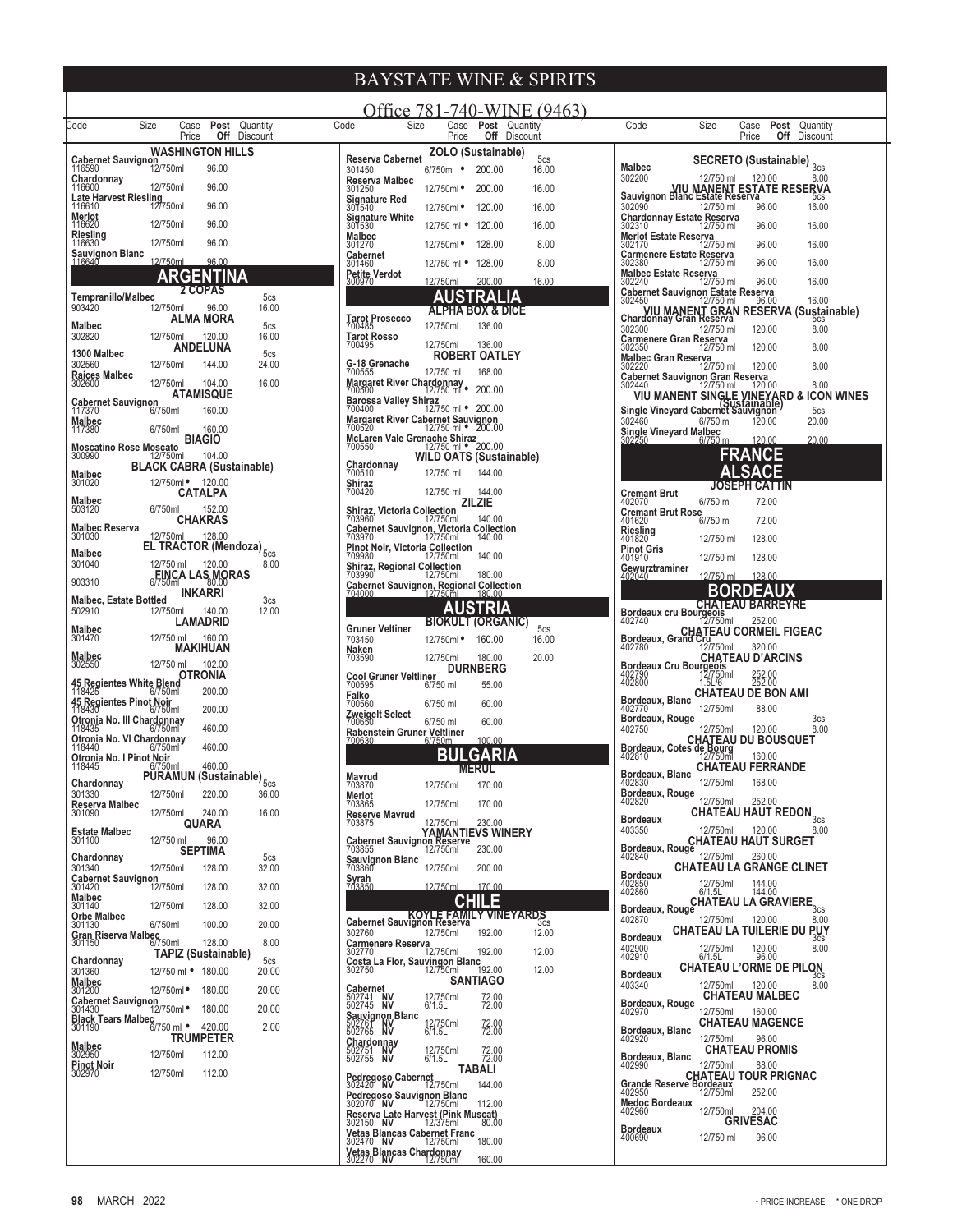| Code                                                                         | Size                 | Case<br>Price           | Post<br>Off               | Quantity<br>Discount           |  |
|------------------------------------------------------------------------------|----------------------|-------------------------|---------------------------|--------------------------------|--|
| La Joly AOC                                                                  |                      |                         |                           | MAISON RAYMOND (ORGANIC)       |  |
| 402670<br>Les Hauts de Lagarde Rose Bordeaux                                 | 750ml/6              |                         | 224.00                    | 24.00<br>5cs                   |  |
| 402700                                                                       | 12/750ml •           |                         | 160.00                    | 16.00                          |  |
| es Hauts de Lagarde Rouge Bordeaux.<br>02690 12/750ml<br>402690              |                      |                         |                           | 16.00                          |  |
| Les Hauts de Lagarde White Bordeaux<br>402710 12/750ml * 160.00              |                      |                         |                           | 16.00                          |  |
| <b>Blanc Lime</b>                                                            | 12/750 ml            | VIGNOBLES DUCOURT       | 120.00                    |                                |  |
| 402020<br><b>Rose Lime</b><br>402010                                         | 12/750 ml            |                         | 120.00                    |                                |  |
| <b>Bordeaux Blanc</b>                                                        |                      |                         |                           | 5cs                            |  |
| 402470<br><b>Bordeaux Rouge</b>                                              | 12/750 ml            |                         | 120.00                    | 24.00                          |  |
| 402450                                                                       | 12/750 ml            |                         | 120.00                    | 24.00                          |  |
| <b>Chateau De Virecourt</b><br>402400   12/750 ml<br>402420   6/1.5L         |                      |                         | 136.00<br>108.00          | 16.00<br>8.00                  |  |
| Chateau De Beauregard Blanc<br>402360 12/750 ml                              |                      |                         | 120.00                    | <b>Entre Deux Mers</b><br>8.00 |  |
| hateau Beauregard Rouge:<br>402330                                           | 12/750 ml            |                         | 120.00                    | 8.00                           |  |
| Chateau des Combes<br>402440                                                 | 12/750 ml            |                         | 136.00                    | 16.00                          |  |
| AUZHTV<br><b>Chateau La Hargue</b><br>12/750 ml                              |                      |                         | 128.00                    | 8.00                           |  |
| Chateau Larroque<br>400390<br>Chateau La Rose du Pin-Bordeaux Superieur      | 12/750 ml            |                         | 128.00                    |                                |  |
| 401780                                                                       | 12/750 ml            |                         | 136.00                    | 8.00                           |  |
| Chateau des Demoiselles Castillon Cotes de Bordeaux<br>402310                | 12/750 ml            |                         | 180.00                    | 20.00                          |  |
| VIGNOBLES SULLIVAN<br>Chateau Auguste Rose Bordeaux<br>403250                | 12/750ml             |                         | 172.00                    | 5 <sub>cs</sub><br>12.00       |  |
| Chateau Auguste Rouge Bordeaux<br>403260 - 12/750ml 172.00                   |                      |                         |                           | 12.00                          |  |
| Chateau Du Parc Saint-Emilion<br>403270                                      | 12/750ml             |                         | <b>Gran Cru</b><br>510.00 | 70.00                          |  |
| <b>Chateau Gaby Canon-Fronsac</b>                                            |                      |                         |                           | 3 <sub>cs</sub>                |  |
| 403290<br>403280                                                             | 12/750ml<br>12/750ml |                         | 414.00<br>510.00          | 34.00<br>$\overline{50.00}$    |  |
| Chateau Moya<br>403300                                                       | 12/750ml             |                         | 336.00                    | 5cs<br>36.00                   |  |
| <b>Princess Gaby Canon-Fronsac</b><br><u> 117260</u>                         | 12/750ml             |                         | 300.00                    | 3cs<br>20.00                   |  |
|                                                                              |                      | c                       |                           |                                |  |
| Domaine de Pouilly Bourgogne<br>302190 12/750 ml<br>402190                   |                      |                         | 200.00                    |                                |  |
|                                                                              |                      | F<br>s                  | <b>CO</b>                 |                                |  |
| <b>Brut Champagne</b><br>400090                                              | 12/750 ml            |                         | 300.00                    |                                |  |
|                                                                              |                      |                         | A                         |                                |  |
| <b>Sancerre</b><br>401480                                                    | <b>DOMAINE</b>       | DE                      |                           | <b>CHASSEIGNES</b>             |  |
|                                                                              | 12/750ml             | <b>GRAND NOIR</b>       | 208.00                    |                                |  |
| <b>Cabernet Sauvignon</b><br>403170                                          | 12/750ml             |                         | 128.00                    | 5cs<br>8.00                    |  |
| Chardonnay<br>403180                                                         | 12/750ml             |                         | 128.00                    | 8.00                           |  |
| <b>GSM</b><br>403190                                                         | 12/750ml             |                         | 128.00                    | 8.00                           |  |
| <b>Pinot Noir</b><br>403210                                                  | 12/750ml             |                         | 128.00                    | 8.00                           |  |
| Rose<br>403230                                                               | 12/750ml             |                         | 128.00                    | 8.00                           |  |
| Chateau Vallagon<br>401570                                                   | Touraine<br>12/750ml | <b>LOIRE PROPERTIES</b> | 120.00                    |                                |  |
| Cremant de Loire, Philippe Deval<br>402290 6/750ml 10<br>402290              |                      |                         | 100.00                    |                                |  |
| Muscadet Serve et Maine / Lie, Les Roches Blanches<br>401940 12/750ml 104.00 |                      |                         |                           |                                |  |
| Vouvray, Les Roches Blanches<br>402180 12/750ml 120.00<br>402180             |                      |                         |                           |                                |  |
|                                                                              |                      | <b>LOUIS LAURENT</b>    |                           |                                |  |
| <b>Rose</b><br>205150                                                        | 12/750ml             | <b>MAISON CASTEL</b>    | 108.00                    |                                |  |
| <b>Cabernet Sauvignon</b><br>402720                                          | 12/750ml             |                         | 104.00                    |                                |  |
| Chardonnay<br>402730                                                         | 12/750ml             |                         | 104.00                    |                                |  |
| Vouvray                                                                      |                      | <b>MARCEL DUBOIS</b>    |                           |                                |  |
| 205160                                                                       | 12/750ml             | MICHEL LELU             | 136.00                    |                                |  |
| Muscadet<br>205170                                                           | 12/750ml             |                         | 80.00                     |                                |  |
| Cabernet Sauvignon Reserve                                                   |                      | NICOLAS                 |                           |                                |  |
| 403040<br>Chardonnay Reserve                                                 | 12/750ml             |                         | 100.00                    |                                |  |
| 403050<br><b>Merlot Reserve</b>                                              | 12/750ml             |                         | 100.00                    |                                |  |
| 403060                                                                       | 12/750ml             |                         | 100.00                    |                                |  |
|                                                                              |                      |                         |                           |                                |  |

| Office 781-740-WINE (9463)                                         |                                                         |                             |                      |  |
|--------------------------------------------------------------------|---------------------------------------------------------|-----------------------------|----------------------|--|
| Code<br>Size                                                       | Case<br>Price                                           | Post<br>Off                 | Quantity<br>Discount |  |
| Pinot Noir Reserve<br>Rose                                         | 12/750ml                                                | 100.00                      |                      |  |
| 403120<br>Sauternes                                                | 12/750ml                                                | 100.00                      |                      |  |
| 902940<br>Sauvignon Blanc Reserve<br>403110 12/750m                | 12/375ml                                                | 120.00                      |                      |  |
|                                                                    | 12/750ml                                                | 100.00<br><b>VERY WINES</b> |                      |  |
| Grapefruit<br>116030<br>Raspberry<br>116040                        | 12/750ml                                                | 60.00                       |                      |  |
| Watermelon<br>116050                                               | 12/750ml<br>12/750ml                                    | 60.00<br>60.00              |                      |  |
| White Peach<br>116060                                              | 12/750ml                                                | 60.00                       |                      |  |
|                                                                    | PR(                                                     | I(                          |                      |  |
| <b>Rose</b><br>403010<br>403000                                    | <b>AIME ROQUESANTE</b><br>12/750ml<br>6/1.5L            | 144.00<br>112.00            |                      |  |
| Rose                                                               | $\widetilde{\text{cHamPS}}$ de provence $_{5\text{cs}}$ |                             |                      |  |
| 402150                                                             | 6/750ml                                                 | <u>100.00</u>               | <u> 20.00</u>        |  |
|                                                                    | RHON                                                    | ∥'<br>HENRY DE FLORET       |                      |  |
| Cotes du Rhone<br>400710                                           | 12/750 ml<br><b>JEANTET COTES DU RHONE</b>              | 104.00                      |                      |  |
| <b>Red Wine</b><br>205120                                          | 12/750ml                                                | 64.00                       |                      |  |
|                                                                    |                                                         | <b>ES CHAMPS</b>            |                      |  |
| Sancerre Blanc<br>205180                                           | 12/750ml                                                | 240.00                      |                      |  |
| Sancerre Rose<br>205190                                            | <u>12/750ml</u>                                         | 144.00                      |                      |  |
|                                                                    | ΤH<br>AIME ROQUESANTE                                   | V<br>ER,<br>Д               |                      |  |
| Sauvignon Blanc<br>403011                                          | 12/750ml                                                | 144.00<br>BIAGIO CRU        |                      |  |
| Just Peachy<br>400830                                              | 12/750 ml                                               | 96.00                       |                      |  |
| Prestige - Vieilles Vignes<br>Prestige - Vieilles Vignes<br>406510 | 12/750ml                                                | 120.00                      |                      |  |
| Grenache                                                           |                                                         | <b>GENERATION 1905</b>      | 16.00<br>5cs         |  |
| 704080                                                             | 12/750ml ·                                              | 120.00<br>LE JARDIN         | 16.00                |  |
| Sauvignon Blanc<br>401560                                          | 12/750ml                                                | 120.00                      | 5cs<br>24.00         |  |
| Pinot Noir<br>401900                                               | 12/750ml                                                | 120.00<br><b>MONTROSE</b>   | 24.00                |  |
| <b>Rose</b><br>401700                                              | 12/750ml                                                | 112.00                      |                      |  |
| Rose All Day<br>401750<br>401740                                   | 12/750ml<br>24/250ml                                    | ROSE ALL DAY<br>120.00      |                      |  |
| <b>Red Blend</b>                                                   | "V2G" VINE TO GLASS                                     | 80.00                       | 5cs                  |  |
| 403330                                                             | 12/750ml                                                | 144.00<br>ZAZOU             | 24.00                |  |
| Corbieres<br>402630                                                | 12/750 ml                                               | 144.00                      |                      |  |
| Picpoul de Pinet<br>401920<br><b>Minervois</b>                     | 12/750 ml                                               | 112.00                      |                      |  |
| 402620                                                             | 12/750 ml<br>GERMAN                                     | 144.00                      |                      |  |
|                                                                    | <b>CARL</b>                                             | <b>SITTMAN</b>              |                      |  |
| <b>Riesling</b><br>600160<br>600170                                | 6/1.51<br>12/750ml                                      | 80.00<br>108.00             |                      |  |
| <b>Riesling</b><br>600180                                          | 12/750ml                                                | <b>HANS BAER</b><br>120.00  | 5cs<br>24.00         |  |
| Pinot Blanc<br>600190                                              | 12/750ml                                                | 120.00                      | 24.00                |  |
| Pinot Noir<br>600200                                               | 12/750ml                                                | 120.00                      | 24.00                |  |
| Riesling<br>600150                                                 | 12/750ml                                                | JJ MULLER<br>88.00          |                      |  |
| Riesling                                                           |                                                         | STARLING CASTLE             | 5cs                  |  |
| 205280<br>Riesling                                                 | 12/750ml                                                | 128.00<br><b>VOLLMER</b>    | 8.00<br>5cs          |  |
| 600140                                                             | 12/750 ml                                               | 120.00<br>ZUM               | 8.00                 |  |
| Riesling<br>600060                                                 | 12/750 ml                                               | 128.00                      |                      |  |
| DOMAINE (Sofos "The Wise One" Red Wine                             | GR                                                      | ECF<br><b>GIOULIS</b>       |                      |  |
| 703480                                                             | 12/750ml ·                                              | 136.00                      | 5cs<br>16.00         |  |
| Sofos "The Wise One" White Wine<br>703490 12/750ml * 136.00        | 12/750ml                                                |                             | 16.00                |  |

| Code                                                        | Size                                              | Case<br>Price                   | Post<br>Off | Quantity<br>Discount                       |  |
|-------------------------------------------------------------|---------------------------------------------------|---------------------------------|-------------|--------------------------------------------|--|
|                                                             |                                                   | <b>ITALY</b><br><b>BRUZZO</b>   |             |                                            |  |
| Montepulciano d'Abruzzo<br>203400<br>Pinot Grigio<br>204455 | 12/750 ml<br>12/750 ml                            | EARTH<br>120.00<br>120.00       |             | (Organic) <sub>5cs</sub><br>16.00<br>16.00 |  |
| Montepulciano<br>204890                                     | 12/750ml                                          | <b>BUCARO</b><br>120.00         |             |                                            |  |
| Montepulciano<br>203420                                     | 12/750 ml • 120.00                                | <b>CARLETTO</b>                 |             | 5cs<br>8.00                                |  |
| Pinot Grigio<br>205080<br>205090                            | <b>CASAL THAULERO</b><br>6/1.5L<br>12/750ml       | 78.00<br>68.00                  |             |                                            |  |
|                                                             | :AI                                               | Δŀ                              |             |                                            |  |
| Anglianico DOC<br>204654                                    | 6/750 ml                                          | <b>NARDON</b><br>82.00          |             |                                            |  |
| Falanghina<br>204655                                        | 6/750 ml                                          | 82.00                           |             |                                            |  |
|                                                             |                                                   | <b>BIAGIO CRU</b>               |             |                                            |  |
| Prosecco DOC Brut<br>201680<br>201670                       | <br>24/187 ml<br>12/750 ml                        | 88.00<br>112.00                 |             |                                            |  |
| Pinot Grigio<br>202820<br>Moscato<br>203290                 | 12/750 ml<br><b>MOMMY'S TIME OUT</b><br>12/750 ml | 80.00<br>96.00                  |             |                                            |  |
| <b>Pinot Grigio</b><br>203010<br>203020                     | 12/750 ml<br>6/1.5L                               | 96.00<br>74.00                  |             |                                            |  |
| Prosecco<br>201820                                          | 12/750 ml                                         | 96.00                           |             |                                            |  |
| Delicious Red<br>204040<br><b>Delicious Pink</b>            | 12/750 ml                                         | 96.00                           |             |                                            |  |
| 201230                                                      | 12/750 ml                                         | 96.00<br><b>NICOLAS</b>         |             |                                            |  |
| Pinot Grigio Reserve<br>12/750ml                            |                                                   | 88.00<br>PRIMI SOLI             |             |                                            |  |
| <b>Pinot Grigio</b><br>205600                               | 6/1.51                                            | 64.00                           |             |                                            |  |
|                                                             |                                                   | Ш<br>A ROCCA.                   |             |                                            |  |
| Pinot Grigio<br>204910                                      | 12/750ml                                          | 120.00<br><b>MORENE BIANCHI</b> |             |                                            |  |
| <b>Pinot Grigio</b><br>203060                               | 12/750 ml                                         | 120.00                          |             | 5cs<br>16.00                               |  |
| Prosecco<br>201830                                          | 12/750 ml                                         | 136.00<br>THE COTTAGE           |             | 16.00                                      |  |
| <b>Pinot Grigio</b><br>703440                               | 12/750ml                                          | 128.00                          |             | 5cs<br>16.00                               |  |
|                                                             |                                                   |                                 |             |                                            |  |
| Brachetto Sparkling Sweet Red<br>200240                     | 12/750 ml                                         | 144.00<br><b>BALBI SOPRANI</b>  |             | 5cs<br>8.00                                |  |
| Barbera D' Asti DOC<br>204652<br><b>Barbaresco DOCG</b>     | 6/750 ml                                          | 99.00                           |             |                                            |  |
| 204653<br>Dolcetto<br>204651                                | 6/750 ml                                          | 136.00                          |             |                                            |  |
| <b>Moscato Frizzante</b>                                    | 6/750 ml                                          | 82.00<br><b>MOSKETTO</b>        |             | 5cs                                        |  |
| 204050<br>Moscato Red Frizzante                             | 12/750 ml                                         | 104.00                          |             | 8.00                                       |  |
| 204051<br>Moscato<br>205590                                 | 12/750ml                                          | 104.00<br>OCEANO                |             | 8.00                                       |  |
| Pink Moscato<br>205955                                      | 12/750ml<br>12/750ml                              | 104.00<br>104.00                |             |                                            |  |
| <b>Barbera DOC</b>                                          |                                                   | <b>RIVA LEONE</b>               |             | 5cs                                        |  |
| 204290<br><b>Gavi DOCG</b><br>203600                        | 12/750 ml<br>12/750 ml                            | 120.00<br>160.00                |             | 8.00<br>32.00                              |  |
| Barbaresco DOCG<br>203280                                   | 12/750 ml                                         | 240.00                          |             | 20.00                                      |  |
| <b>Barolo DOCG</b><br>203270                                | 12/750 ml                                         | 360.00<br>UMBERTO FIORE         |             | 20.00                                      |  |
| Moscato d'Asti<br><u> 203370</u>                            | 12/750 ml                                         | 128.00                          |             | 5cs<br><u> 24.00</u>                       |  |
|                                                             |                                                   |                                 |             |                                            |  |
| <b>Pinot Grigio</b><br>202800                               | 12/750 ml<br>6/1.50L                              | <b>BELMONDO</b><br>92.00        |             |                                            |  |
| 202810<br>Pinot Noir<br>202660                              | 12/750 ml                                         | 80.00<br>92.00                  |             |                                            |  |
|                                                             |                                                   |                                 |             |                                            |  |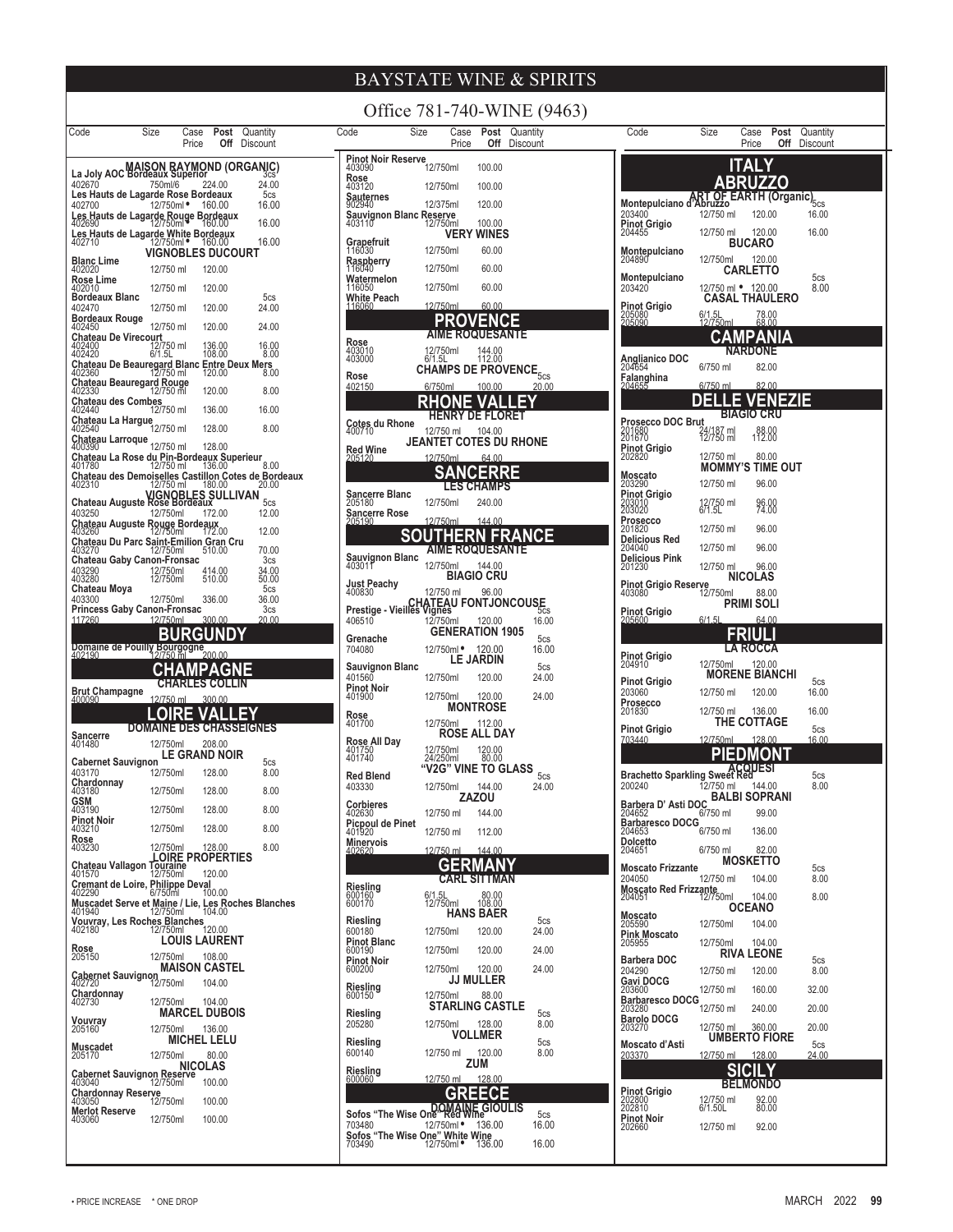|                                                                        |                                   |                                   |                          |                                                                          |                                            |                                       | Office 781-740-WINE (9463) |                                                            |                                    |                                    |                 |                                             |
|------------------------------------------------------------------------|-----------------------------------|-----------------------------------|--------------------------|--------------------------------------------------------------------------|--------------------------------------------|---------------------------------------|----------------------------|------------------------------------------------------------|------------------------------------|------------------------------------|-----------------|---------------------------------------------|
| Code                                                                   | Size<br>Case<br>Price             | <b>Post</b> Quantity<br>Off       | Discount                 | Code<br>Size                                                             | Case<br>Price                              | Post Quantity<br><b>Off</b> Discount  |                            | Code                                                       | Size                               | Case<br>Price                      |                 | <b>Post</b> Quantity<br><b>Off</b> Discount |
|                                                                        | TRENTINO - ALTO                   |                                   | <b>ADIGE</b>             | <b>Tuscan Red</b><br>204760                                              | 12/750 ml                                  | 84.00                                 | 5cs<br>12.00               | MONTE ZOVO<br>Valpolicella Ripasso DOC Superiore<br>200490 |                                    |                                    |                 | 5cs                                         |
| Gewurztraminer<br>Gewurztraminer                                       |                                   |                                   |                          | <b>Tuscan White</b><br>204750                                            | 12/750 ml                                  | 84.00                                 | 12.00                      | 200490<br>Amarone della Valpolicella DOCG                  | 12/750ml                           | 120.00                             |                 | 12.00                                       |
| 203550<br>Pinot Grigio DOC                                             | 12/750 ml • 240.00                |                                   | 40.00                    | <b>Vegante Chianti Superiore</b><br>204600                               | 12/750 ml                                  | 144.00                                | 24.00                      | 200480                                                     | 12/750ml                           | 200.00<br><b>HUNGARY</b>           |                 |                                             |
| 202970<br><b>Chardonnay DOC</b>                                        | 12/750 ml • 180.00                |                                   | 20.00                    | SENSI COLLEZIONE                                                         |                                            |                                       | 5cs                        |                                                            |                                    | EVOLUCIO (Tokaj)                   |                 |                                             |
| 203840<br><b>Beyond The Clouds</b>                                     | 12/750 ml • 180.00                |                                   | 20.00                    | 204631<br><b>Collezione Chardonnay</b><br>204634                         | 12/750 ml<br>12/750 ml                     | 96.00<br>96.00                        | 16.00<br>16.00             | <b>Furmint</b><br>700670                                   |                                    | 12/750 ml 144.00                   |                 |                                             |
| 200060<br>Schiava                                                      | 6/750 ml •                        | 680.00                            | 40.00                    | <b>Collezione Chianti DOCG</b><br>204630                                 | 12/750 ml                                  | 106.00                                | 88.00                      |                                                            |                                    | JAMAICA<br><b>J WRAY RED LABEL</b> |                 |                                             |
| 201610                                                                 | 12/750ml ·                        | 180.00<br>LUNA NUDA               | 20.00                    | <b>Collezione Merlot</b><br>204635                                       | 12/750 ml                                  | 96.00                                 | 16.00                      | <b>Red Wine</b><br>700750                                  | 12/750 ml                          |                                    | 88.00           |                                             |
| Pinot Grigio (Organic)<br>203000                                       | 12/750 ml                         | 136.00                            |                          | <b>Collezione Montepulciano</b><br>204650                                | 12/750 ml                                  | 96.00                                 | 16.00                      |                                                            | <b>NEW ZEALAND</b>                 |                                    |                 |                                             |
| Prosecco<br>201800                                                     | 12/750 ml<br>WILHELM WALCH PRENDO | 160.00                            |                          | <b>Collezione Moscato</b><br>204638                                      | 12/750 ml                                  | 136.00                                | 24.00                      | Sauvignon Blanc ALLAN SCOTT (Marlborough)<br>700850        |                                    | 12/750 ml • 144.00                 |                 | 24.00                                       |
| <b>Pinot Grigio</b><br>203140                                          | 12/750 ml • 144.00                |                                   | 5cs<br>24.00             | Collezione Nero D'Avola<br>204636                                        | 12/750 ml                                  | 96.00                                 | 16.00                      | <b>Sauvignon Blanc</b>                                     |                                    | <b>CENSE</b>                       |                 | 5cs                                         |
| Pinot Noir<br>202730                                                   | 12/750ml • 180.00                 |                                   | 20.00                    | <b>Collezione Pinot Grigio</b><br>204660<br><b>Collezione Pinot Noir</b> | 127750 ml                                  | 96.00                                 | 16.00                      | 701130                                                     | 12/750 ml                          | 120.00<br>GIESEN (Marlborough)     |                 | 16.00                                       |
|                                                                        |                                   | TUSCANY                           |                          | 204632                                                                   | 12/750 ml                                  | 96.00                                 | 16.00                      | <b>Sauvignon Blanc</b><br>700890<br>700900                 | 12/750ml •<br>12/375 ml •          |                                    | 120.00<br>80.00 | 5cs<br>16.00<br>16.00                       |
| Toscana                                                                | 12/750 ml                         | <b>BIAGIO CRU</b><br>104.00       |                          | Collezione Sangiovese<br>204640<br>12/750 ml                             |                                            | 96.00<br><b>TAVERNELLO</b>            | 16.00                      | Pinot Gris<br>701160                                       |                                    | 120.00                             |                 |                                             |
| 200160<br>Montepulciano<br>203410                                      | 12/750ml                          | 72.00                             |                          | <b>Pinot Grigio</b><br>205030                                            | 6/1.5L                                     | 68.00                                 |                            | <b>Pinot Noir</b><br>701090                                | 12/750ml<br>12/750ml ·             | 220.00                             |                 | 16.00<br>20.00                              |
| Chianti                                                                |                                   |                                   |                          | Sangiovese<br>204980                                                     | 12/750ml                                   | 68.00                                 |                            | <b>Pinot Noir</b>                                          | <b>ISABEL ESTATE (Marlborough)</b> |                                    |                 |                                             |
| 203700<br>203680                                                       | 12/750 ml<br>6/1.75L              | 80.00<br>76.00<br><b>BONACCHI</b> |                          | Chianti<br>203830                                                        | 12/750 ml                                  | <b>VILLA CHIGI</b><br>120.00          | 5 <sub>cs</sub><br>16.00   | 703800<br><b>Sauvignon Blanc</b>                           | 12/750ml                           | 168.00                             |                 |                                             |
| Chianti Reserva<br>205220                                              | 12/750ml                          | 112.00                            |                          | <b>Toscano Merlot IGT</b>                                                |                                            | VILLA POGGIO                          | 3 <sub>cs</sub>            | 703790<br><b>Sauvignon Blanc</b>                           | 12/750ml                           | 112.00<br>KURANUI                  |                 | 5cs                                         |
| <b>Montepulciano</b><br>204670                                         | 12/750 ml                         | <b>BOSCO</b><br>144.00            | 5 <sub>cs</sub><br>32.00 | 205850                                                                   | 12/750ml                                   | 112.00                                | 96.00                      | 709990                                                     | 12/750ml                           |                                    | 128.00          | 16.00                                       |
| CASTELLANI                                                             |                                   |                                   |                          |                                                                          |                                            | <b>DOBBIADENE</b><br><b>BENIAMINO</b> |                            | SAVE SEA (Marlborough) <sub>5cs</sub><br>703390            | 12/750ml                           | 144.00                             |                 | 24.00                                       |
| 203880                                                                 | 12/750ml                          | 144.00<br><b>CIELO</b>            |                          | <b>Maschio Delicata</b><br>204658                                        | 12/750 ml                                  | 182.00                                |                            | Sauvignon Blanc                                            |                                    | THE COTTAGE                        |                 | 5cs                                         |
| Passaia Rosso Toscana<br>200180                                        | 6/750 ml                          | 120.00                            | 5 <sub>cs</sub><br>24.00 | <b>Maschio Moscato</b><br>204659                                         | 12/750 ml                                  | 182.00<br>deBANARD                    |                            | 703430                                                     | 12/750ml                           | 128.00<br>PORTUGAL                 |                 | 16.00                                       |
| Chianti<br>204900                                                      | 12/750ml                          | <b>DI LUPO</b><br>80.00           |                          | 7 Ombre Proscecco<br>204656                                              | 6/750 ml                                   | 89.00                                 |                            |                                                            |                                    | <b>BONINA</b>                      |                 |                                             |
| Chianti                                                                |                                   | <b>GRATI</b>                      | 5cs                      |                                                                          |                                            | <b>VENETO</b>                         |                            | <b>Rose Vinho Verde</b><br>703780                          | 12/750ml                           |                                    | 96.00           | 5cs<br>8.00                                 |
| 203720                                                                 | 12/750ml                          | 120.00<br><b>IL PORTONE</b>       | 16.00                    | Cabernet Sauvignon, NSA (ORGANIC)                                        |                                            |                                       |                            | Vinho Verde<br>703410                                      | 12/750ml                           |                                    | 96.00           | 8.00                                        |
| <b>Cabernet</b><br>204710                                              | 12/750 ml                         | 67.00                             |                          | 204920<br>Chianti DOCG<br>204930                                         | 12/750ml<br>12/750ml                       | 136.00<br>144.00                      | 28.00<br>16.00             | <b>Vinho Verde</b><br>503470                               | 12/750ml                           | <b>ESTA</b>                        | 72.00           |                                             |
| Chardonnay<br>204745                                                   | 6/1.5L                            | 65.00                             |                          | Merlot, NSA<br>204940                                                    | 12/750ml                                   | 136.00                                | 28.00                      | Vinho Verde                                                |                                    | GATEWAY                            |                 |                                             |
| Montepulciano<br>204700<br>204705                                      | 12/750 ml<br>6/1.5L               | 67.00<br>65.00                    |                          | <b>Moscato Dolce</b><br>204950                                           | 12/750ml                                   | 144.00                                | 16.00                      | 701240<br>Red Blend DOC DO <b>ARDIM DA ESTRELA</b>         | 12/750ml                           |                                    | 88.00           |                                             |
| Pinot Grigio<br>204690                                                 | 12/750 ml                         | 67.00                             |                          | <b>Pinot Grigio</b><br>204960                                            | 12/750ml                                   | 128.00                                | 16.00                      | 703420                                                     | 12/750ml                           | 112.00<br>OCTAVE                   |                 |                                             |
| <b>Pinot Noir</b><br>204735                                            | 6/1.5L                            | 65.00                             |                          | <b>Rosso, NSA</b><br>204970                                              | 12/750ml                                   | 136.00                                | 28.00                      | Vinho Verde<br>502980                                      | 12/750ml                           |                                    | 72.00           |                                             |
| Chianti Classico Annata<br>201160                                      | 12/750 ml                         | <b>NUNZI CONTI</b><br>160.00      |                          | <b>Pinot Grigio</b><br>202930                                            |                                            | <b>CIELO</b>                          | 5 <sub>cs</sub><br>16.00   | <b>Red Blend</b>                                           | 12/750ml                           | <b>PERESCUMA</b><br>128.00         |                 |                                             |
| Chanti                                                                 |                                   | <b>PIETRAFORTE</b>                |                          | 202960<br><b>Pinot Noir</b>                                              | 12/750 ml<br>6/1.5L                        | 96.00<br>64.00                        | 8.00                       | 503530<br><b>Fine White Port</b>                           |                                    | <b>QUINTA DO PORTAL</b>            |                 |                                             |
| 203750<br>Montepulciano                                                | 12/750 ml                         | 72.00                             |                          | 202680<br>202700                                                         | 12/750 ml<br>6/1.5L                        | 96.00<br>64.00                        | 16.00<br>8.00              | 701270                                                     | 6/750 ml                           |                                    | 88.00           |                                             |
| 203430<br><b>Pinot Grigio</b>                                          | 12/750 ml                         | 80.00                             |                          | <b>CANDONI</b><br>202875<br>202875<br>202875                             |                                            |                                       | 5 <sub>cs</sub>            | Fine Ruby Port<br>701290<br><b>Fine Tawny Port</b>         | 6/750 ml                           |                                    | 88.00           |                                             |
| 203080<br><b>Chianti Classico</b>                                      | 12/750 ml                         | 72.00<br><b>POGGIO BONELLI</b>    | 5cs                      | <b>Organic Merlot</b><br>203470                                          | 12/750ml<br>12/750 ml • 128.00             | 128.00                                | 8.00<br>8.00               | 701280<br>10 Yr Old Tawny Port                             | 6/750 ml                           |                                    | 88.00           |                                             |
| 203790<br>Chianti Classico Riserva                                     | 6/750 ml                          | 100.00                            | 20.00                    | 203470<br><b>Organic Pinot Grigio</b><br>202840<br>202840                |                                            |                                       | 8.00                       | 701260<br><b>Reserva Red Blend</b>                         | 6/750 ml                           | <b>SILENT OAK</b>                  | 168.00          |                                             |
| 203770                                                                 | 6/750 ml                          | 150.00                            | 10.00                    | <b>Organic Pinot Noir</b><br>203475                                      | 12/750ml • 128.00                          |                                       | 8.00                       | 502770                                                     | 12/750ml                           | <b>VILA REAL</b>                   | 104.00          |                                             |
| Poggiassai IGT Toscana<br>200200 6/750 ml                              |                                   | 200.00<br><b>SENSI</b>            | 20.00                    | Montepulciano                                                            |                                            | <b>CARLETTO</b>                       | 5cs                        | Duoro Reserva<br>701520                                    | 12/750ml                           | 120.00                             |                 |                                             |
| <b>Amarone Classico</b><br>204647                                      | 6/750 ml                          | 280.00                            | 5cs<br>56.00             | 203420<br><b>Pinot Grigio</b>                                            | 12/750 ml • 120.00                         |                                       | 8.00                       | <b>Red Blend</b><br>703835                                 | 12/750ml ·                         | <b>WATERDOG WINE</b><br>104.00     |                 | 5cs<br>8.00                                 |
| Blanc de Blanc 18K<br>204624                                           | $6/750$ ml                        | 128.00                            | 24.00                    | 202860<br>Rosso                                                          | 12/750 ml • 120.00                         | <b>ANTICO FUOCO</b>                   | 8.00                       | <b>White Blend</b><br>703840                               | 12/750ml •                         |                                    | 104.00          | 8.00                                        |
| <b>Brunello Di Montalcino</b><br>204810<br>Governato IGT Toscano Rosso | 6/750 ml                          | 266.00                            |                          | 102680                                                                   | 12/750 ml                                  | 120.00<br><b>RICCO</b>                |                            | Reserva (Red Wine)<br>703845                               | 12/750ml                           |                                    | 128.00          | 8.00                                        |
| 204800<br>Moscato Rose 18K                                             | 6/750 ml                          | 105.00                            |                          | <b>Cherry Moscato</b><br>203424                                          | 12/750 ml                                  | 112.00                                | 5cs<br>8.00                |                                                            | <b>SOUTH</b>                       |                                    | <b>AFRICA</b>   |                                             |
| 204623<br>Delcampo Riserva Chianti                                     | 6/750 ml                          | 128.00                            | 24.00                    | Mango Moscato<br>203421                                                  | 12/750 ml • 112.00                         |                                       | 8.00                       | Pinotage<br>701830                                         | 12/750 ml                          | <b>BARISTA</b><br>128.00           |                 |                                             |
| 204643<br>Forziere DOCG Chianti Classico                               | 12/750 ml                         | 210.00                            | 42.00                    | Peach Moscato<br>203422                                                  | 12/750 ml • 112.00                         |                                       | 8.00                       | <b>Pinot Grigio</b>                                        |                                    | THE BEACHHOUSE                     |                 |                                             |
| 204642<br><b>Montello Sang/Syrah</b>                                   | 12/750 ml                         | 170.00                            | 34.00                    | <b>Pinot Grigio</b><br>203100                                            | <b>TENTUTA POLVARO</b><br>6/750ml • 112.00 |                                       | 5 <sub>cs</sub><br>12.00   | 202780<br>Sauvignon Blanc (Sustainable)                    | 12/750 ml                          | 104.00                             |                 |                                             |
| 204780<br>Montepulciano DOC<br>204611 12/750ml                         | 12/750 ml                         | 254.00<br>87.00                   |                          | <b>Red Blend</b><br>204060                                               | 6/750ml • 112.00                           |                                       | 12.00                      | 701680<br><b>Red Blend (Sustainable)</b>                   | 12/750 ml                          |                                    | 104.00          |                                             |
| Pinot Noir Rose 18K<br>204622                                          | 6/750 ml                          | 128.00                            | 24.00                    |                                                                          |                                            | <b>VERONA</b>                         |                            | 702540<br>Chardonnay                                       | 12/750 ml                          |                                    | 104.00          |                                             |
| Prosecco 18K                                                           |                                   |                                   |                          | Amarone                                                                  |                                            | <b>CENTENERO</b>                      | 5cs                        | 105240                                                     | 12/750 ml                          |                                    | 104.00          | <b>DOUGLAS GREEN (Sustainable)</b>          |
| 204621<br>204648<br>Sangiovese Cupido                                  | 6/750 ml<br>6/1.5L                | 128.00<br>210.00                  | 24.00<br>30.00           | 204831<br>Valpolicella Ripasso                                           | 6/750 ml                                   | 192.00                                | 48.00                      | Sauvignon Blanc<br>701730<br><b>Cabernet Sauvignon</b>     | 12/750 ml                          |                                    | 104.00          |                                             |
| 204610<br>Testardo                                                     | 12/750 ml                         | 96.00                             | 80.00                    | 204821                                                                   | 6/750 ml                                   | 128.00                                | 24.00                      | 702470                                                     | 12/750 ml                          |                                    | 104.00          |                                             |
| 204770                                                                 | 12/750 ml                         | 210.00                            | 30.00                    |                                                                          |                                            |                                       |                            |                                                            |                                    |                                    |                 |                                             |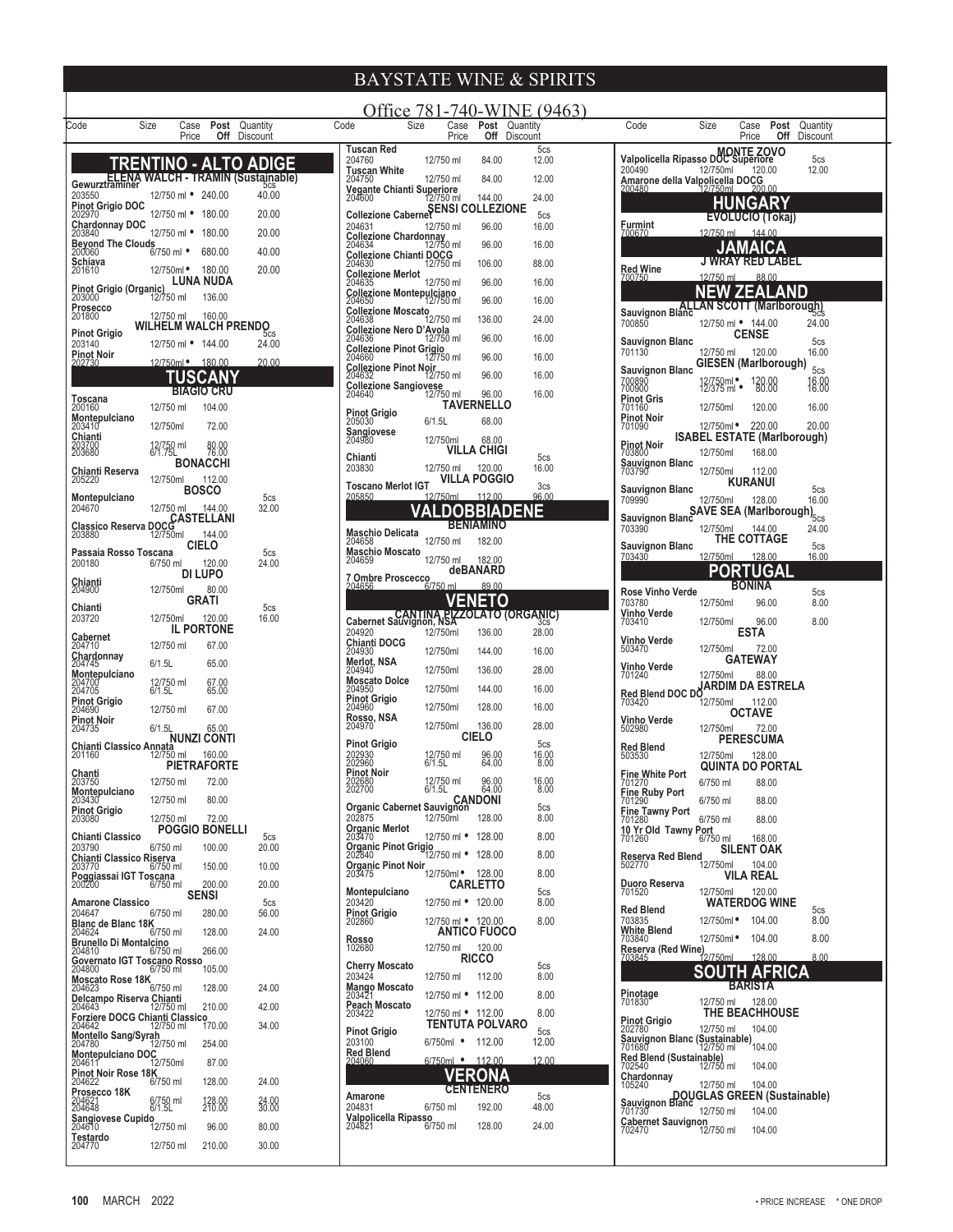| Office 781-740-WINE (9463)<br>Code                                                                                     |                                                                                                                            |                                                                                                  |  |
|------------------------------------------------------------------------------------------------------------------------|----------------------------------------------------------------------------------------------------------------------------|--------------------------------------------------------------------------------------------------|--|
| Size<br>Post<br>Quantity<br>Case<br>Price<br>Off<br>Discount                                                           | Size<br>Case <b>Post</b> Quantity<br>Code<br>Price<br><b>Off</b> Discount                                                  | Code<br>Size<br><b>Post</b> Quantity<br>Case<br>Price<br>Off<br>Discount                         |  |
| <b>RIB SHACK (Sustainable)</b><br><b>Red Blend</b>                                                                     | <b>RIAS BAIXAS</b>                                                                                                         | <b>SPARKLING WINE</b>                                                                            |  |
| 12/750ml<br>104.00<br>701870                                                                                           | <b>LUSCO</b><br>Albario Rias Biaxas<br>6/750ml<br>128.00                                                                   | <b>BIAGIO CRU</b><br>Moscato<br>203320                                                           |  |
| SPAIN<br><b>FELIX SOLIS</b>                                                                                            | <b>NAI</b><br>Albario                                                                                                      | 24/187 ml<br>80.00<br>Prosecco Brut                                                              |  |
| FYI Red Blend<br>500700<br>12/750ml<br>96.00                                                                           | 12/750ml<br>208.00<br>703400<br><b>PULPO</b>                                                                               | 24/187 ml<br>12/750 ml<br>201680<br>201670<br>88.00<br>112.00<br><b>CANDONI</b>                  |  |
| CAVA<br><b>BIAGIO</b>                                                                                                  | Albario<br>502340<br>144.00<br>12/750ml                                                                                    | Prosecco<br>5cs<br>20.00<br>201760<br>6/750 ml •<br>180.00                                       |  |
| Parxet Brut Reserva<br>502250<br>6/750 ml<br>112.00                                                                    | RIBERA DEL DUERO<br><b>ALVIDES</b>                                                                                         | Moscato d'Italia<br>180.00<br>20.00<br>6/750 ml •<br>203330                                      |  |
| Parxet Cuvee 21 Brut Cava<br>502260<br>12/750 ml<br>144.00                                                             | Tempranillo Roble<br>12/750ml<br>96.00                                                                                     | CANTI<br>Prosecco<br>205240                                                                      |  |
| <b>CODORNIU</b><br><b>Brut Cava</b><br>5cs                                                                             | RIOJA                                                                                                                      | 12/750ml<br>120.00<br>Brut Rose (Paloma Brut Rose)LATO (ORGANIC)                                 |  |
| 502190<br>502200<br>8.00<br>12/750 ml<br>24/187 ml<br>112.00<br>68.00                                                  | <b>MONTE REAL</b><br>Crianza<br>502570<br>12/750ml<br>128.00                                                               | 205540<br>12/750ml<br>160.00<br>16.00<br><b>Pizzolato Fields Prosecco</b>                        |  |
| Codorniu-Zero Brut (Non-alcoholic)<br>502191 6/750ml 64.0<br>12.00<br>64.00<br>Codorniu-Zero Brut Rose (Non-alcoholic) | <b>NEXO</b>                                                                                                                | 12/750ml<br>140.00<br>12.00<br>205550<br>M*use Prosecco                                          |  |
| 12.00<br>502192<br>6/750ml<br>64.00<br><b>ANNA de CODORNIU</b>                                                         | <b>Rioja</b><br>500190<br>12/750ml<br>104.00<br>BERONIA (Sustainable)<br>www.beronia.es                                    | 12/750ml<br>160.00<br>16.00<br>205620<br><b>CIELO</b>                                            |  |
| <b>Blanc de Blanc</b><br>5cs<br>502220<br>502230<br>12/750 ml<br>24/187 ml<br>136.00<br>112.00<br>16.00<br>28.00       | $\frac{\text{Viura}}{500080}$                                                                                              | <b>Prosecco Spumante</b><br>5cs<br>201650<br>6/750 ml<br>24.00<br>144.00                         |  |
| <b>Brut Rose</b>                                                                                                       | 12/750 ml<br>104.00<br>Tempranillo<br>500150                                                                               | Prosecco<br>201790<br>12/750 ml<br>128.00<br>16.00                                               |  |
| 500590<br>12/750 ml<br>112.00<br>8.00<br><b>MIQUEL PONS</b><br><b>Brut Cava</b><br>3 <sub>cs</sub>                     | 144.00<br>12/750 ml<br>Crianza<br>500180<br>12/750 ml<br>144.00                                                            | Prosecco Ros<br>201655<br>6/750ml<br>144.00<br>24.00                                             |  |
| 503480<br>12/750ml<br>136.00<br>120.00                                                                                 | Reserva<br>12/750 ml<br>200.00<br>500160                                                                                   | <b>DIVER</b><br>Brut<br>5 <sub>cs</sub><br>111040<br>12/750 ml<br>160.00<br>16.00                |  |
| VILARNAU (Substainable)<br><b>Brut Cava Rose</b><br>502280<br>12/750 ml<br>160.00                                      | Gran Reserva<br>12/750 ml<br>320.00<br>500170                                                                              | <b>Brut Rose</b><br>12/750 ml<br>160.00<br>102300<br>16.00                                       |  |
| <b>Brut Rose</b><br>500650<br>12/750 ml<br>180.00                                                                      | <b>BODEGAS RIOJANAS</b><br><b>Canchales Joven</b>                                                                          | DOMAINE JOSEPH CATTIN (France)                                                                   |  |
| <b>Brut Nature Reserva</b><br>502290<br>12/750 ml<br>176.00                                                            | 12/750 ml<br>96.00<br>501060<br>Vina Albina Reserva                                                                        | 402070<br>6/750 ml<br>72.00<br><b>Cremant Brut Rose</b>                                          |  |
| CATALONIA                                                                                                              | 12/750 ml<br>264.00<br>501080<br><b>VINA CUMBRERO</b>                                                                      | 401620<br>6/750 ml<br>72.00<br><b>JULES LOREN</b>                                                |  |
| <b>BIAGIO</b><br>Parxet Brut Reserva<br>6/750 ml<br>112.00<br>502250                                                   | Crianza<br>501360<br>12/750ml<br>112.00<br>Reserva                                                                         | Sparkling Brut<br>205145<br>12/750ml<br>128.00<br><b>Brut Rose</b>                               |  |
| <b>Parxet Cuvee 21</b><br>502260<br>12/750 ml<br>144.00                                                                | 12/750ml<br>160.00<br>501370<br><b>EL GUARDIAN</b>                                                                         | 12/750ml<br>205146<br>128.00<br>LE GRAND NOIR                                                    |  |
| <b>Titiana Pinot Noir</b><br>500740<br>6/750 ml<br>112.00                                                              | Reserva<br>152.00<br>12/750 ml<br>502140                                                                                   | <b>Brut Reserve</b><br>5cs<br>403160<br>12/750ml<br>128.00<br>8.00                               |  |
| <b>Titiana Blanca</b><br>6/750<br>128.00                                                                               | VINA POMAL<br>Riserva<br>502430<br>6/750 ml<br>96.00                                                                       | <b>LUNA NUDA</b><br>Prosecco                                                                     |  |
| <b>ERS</b><br><b>DEL</b><br><b>SEGRE</b><br>CO                                                                         | RUEDA                                                                                                                      | 12/750 ml<br>128.00<br>201800<br><b>MOSKETTO</b>                                                 |  |
| RAIMAT<br>Albarino<br>5cs<br>502470<br>12/750 ml<br>16.00<br>112.00                                                    | <b>BERONIA (Sustainable)</b><br>Verdejo<br>500120                                                                          | <b>Moscato Frizzante</b><br>12/750 ml<br>204050<br>104.00<br><b>Sweet Red</b>                    |  |
| Rose<br>500630<br>12/750 ml<br>112.00<br>16.00                                                                         | 12/750 ml  144.00<br>VINA ALBALI                                                                                           | 204051<br>12/750ml<br>104.00<br><b>PECHE IMPERIALE</b>                                           |  |
| Tempranillo<br>12/750 ml<br>112.00<br>16.00<br>502450                                                                  | Verdejo Ruedo<br>500140<br>12/750 ml<br>96.00                                                                              | <b>Sparkling Wine</b><br>503010<br>12/750ml<br>120.00                                            |  |
| <b>JEREZ</b>                                                                                                           | TORO                                                                                                                       | <b>ROSE ALL DAY</b><br>Prosecco<br>6/750ml<br>70.00                                              |  |
| <b>GONZALEZ BYASS</b><br>www.gonzalezbyass.com                                                                         | <b>BODEGAS MATARROMERA</b><br>Granza Tinta de Toro, Red<br>502890<br>12/750ml<br>16.00<br>144.00                           | 401756<br><b>Rose and Grapefruit Spritz</b><br>12/750ml<br>88.00<br>401755                       |  |
| Vina AB Amontillado Sherry<br>500330<br>112.00<br>6/750 ml                                                             | Granza Verdejo, White<br>502900<br>16.00<br>12/750ml<br>144.00                                                             | SAN OSVALDO<br>Prosecco Brut DOC Treviso                                                         |  |
| PX Dulce Nectar Sherry<br>500270<br>128.00<br>6/750 ml                                                                 | .ENCIA                                                                                                                     | 12/750ml<br>150.00<br>205610<br><b>STANFORD</b>                                                  |  |
| $Solera$ 1847 Sherry<br>Solera 1847 Sherry<br>112.00<br><b>Alfonso Sherry</b>                                          | <b>SPARTICO (ORGANIC)</b><br>5cs<br>Tempranillo<br>503230<br>12/750ml<br>120.00<br>8.00                                    | <b>Brut Governor's Cuvee</b><br>503440<br>117280<br>64.00<br>24/187ml<br>12/750ml<br>80.00       |  |
| 500320<br>6/750 ml<br>112.00<br>Del Duque Amontillado Sherry                                                           | <b>TARANTAS (ORGANIC)</b><br>5cs<br>Monastrell                                                                             | Brut Rose Governor's Cuvee<br>117270 12/750ml<br>64.00                                           |  |
| 216.00<br>500230<br>6/375 ml<br>BUUZ30<br><b>Apostoles Palo Cortado Sherry</b><br>6/375 ml                             | 503240<br>12/750ml<br>120.00<br>8.00<br><b>Tempranillo Crianza</b>                                                         | <b>TARANTAS</b>                                                                                  |  |
| <b>Matusalem Oloroso Sherry</b>                                                                                        | 502940<br>120.00<br>8.00<br>12/750ml<br><b>SANGRIA</b>                                                                     | Sparkling Rose<br>502920<br>88.00<br>12/750ml<br>Sparkling White<br>502930                       |  |
| 216.00<br>500280<br>$6/375$ m<br>Noe Pedro Ximenez Sherry<br>$6/375$ ml<br>216.00<br>500260                            | <b>ED HARDY</b>                                                                                                            | 12/750ml<br>88.00<br>TERRE DI MARCA<br>Millesimato Prosecco Bio DOC (Organic)<br>201870 12750 ml |  |
| <b>TIO PEPE</b>                                                                                                        | <b>Red Sangria</b><br>10/500ml<br>12/750ml<br>6/1.5L<br>24.00<br>50<br>50                                                  | <b>UNDERWOOD</b>                                                                                 |  |
| Fino Sherry<br>500420<br>500430<br>112.00<br>200.00<br>12/375 ml<br>12/750 ml                                          | 503250<br>503260<br>48.00<br>48.00<br>4/3L                                                                                 | <b>Gold Bubbles</b><br>5cs<br>114150<br>12/750ml<br>144.00<br>16.00                              |  |
| .A MANCHA                                                                                                              | <b>White Sangria</b><br>10/500ml<br>6/1.5L<br>503320<br>503300<br>24.00<br>48.00                                           | <b>Rose Bubbles</b><br>16.00<br>12/750ml<br>144.00<br>102450                                     |  |
| 2 Copas<br>Syrah/Tempranillo<br>12/750ml<br>84.00                                                                      | <b>LOLAILO</b><br>White Sangria<br>5cs                                                                                     | <b>VILARNAU (Sustainable)</b><br><b>Brut Nature Cava</b>                                         |  |
| MONTSANT                                                                                                               | 500460<br>500470<br>500480<br>12/750 ml<br>6/1.5 L<br>6/3.0 L<br>16.00<br>96.00<br>72.00<br>96.00                          | 12/750 ml<br>176.00<br>502290<br><b>Brut Cava</b><br>12/750 ml<br>128.00<br>502280               |  |
| SUI GENERIS<br><b>Red Blend</b><br>6/750ml<br>96.00<br>502701                                                          | 8.00                                                                                                                       | <b>Brut Rose</b><br>12/750 ml<br>144.00<br>500650                                                |  |
| PRIORAT                                                                                                                | <b>Red Sangria</b><br>500510<br>500520<br>500530<br>12/750 ml<br>16.00<br>8.00<br>8.00<br>96.00<br>72.00<br>96.00<br>6/1.5 | <b>WINES</b><br>CAN                                                                              |  |
| <b>SCALA DEI</b><br>Cartoixa                                                                                           | Red Sangria Cans<br>500540<br>24/250 ml<br>64.00                                                                           | <b>CENSE</b><br><b>Grapefruit Spritzer Cans</b>                                                  |  |
| 6/750 ml<br>240.00<br>502500<br>Garnacha                                                                               | <b>SOL DI IBIZA</b><br>Sangria<br>5cs                                                                                      | 56.00<br>114910<br>12/355 ml<br>Lemon Lime Spritzer Cans<br>114930 12/355 ml                     |  |
| 12/750 ml<br>160.00<br>502480<br><b>Prior</b>                                                                          | 500580<br>128.00<br>8.00<br>12/750ml<br><b>ZE ZEEE BEST SANGRIA</b>                                                        | 56.00<br><b>Wild Berry Spritzer Cans</b><br>114920<br>56.00<br>12/355 ml                         |  |
| 502490<br>6/750 ml<br>148.00<br>Garnatxa<br>6/750 ml<br>104.00                                                         | Sangria<br>503290<br>12/750ml<br>60.00                                                                                     | DAY OWL                                                                                          |  |
| 502730                                                                                                                 |                                                                                                                            | Rose Cans<br>115100<br>80.00<br>24/375ml<br><b>LOLAILO</b>                                       |  |
|                                                                                                                        |                                                                                                                            | Red Sangria Cans<br>500540                                                                       |  |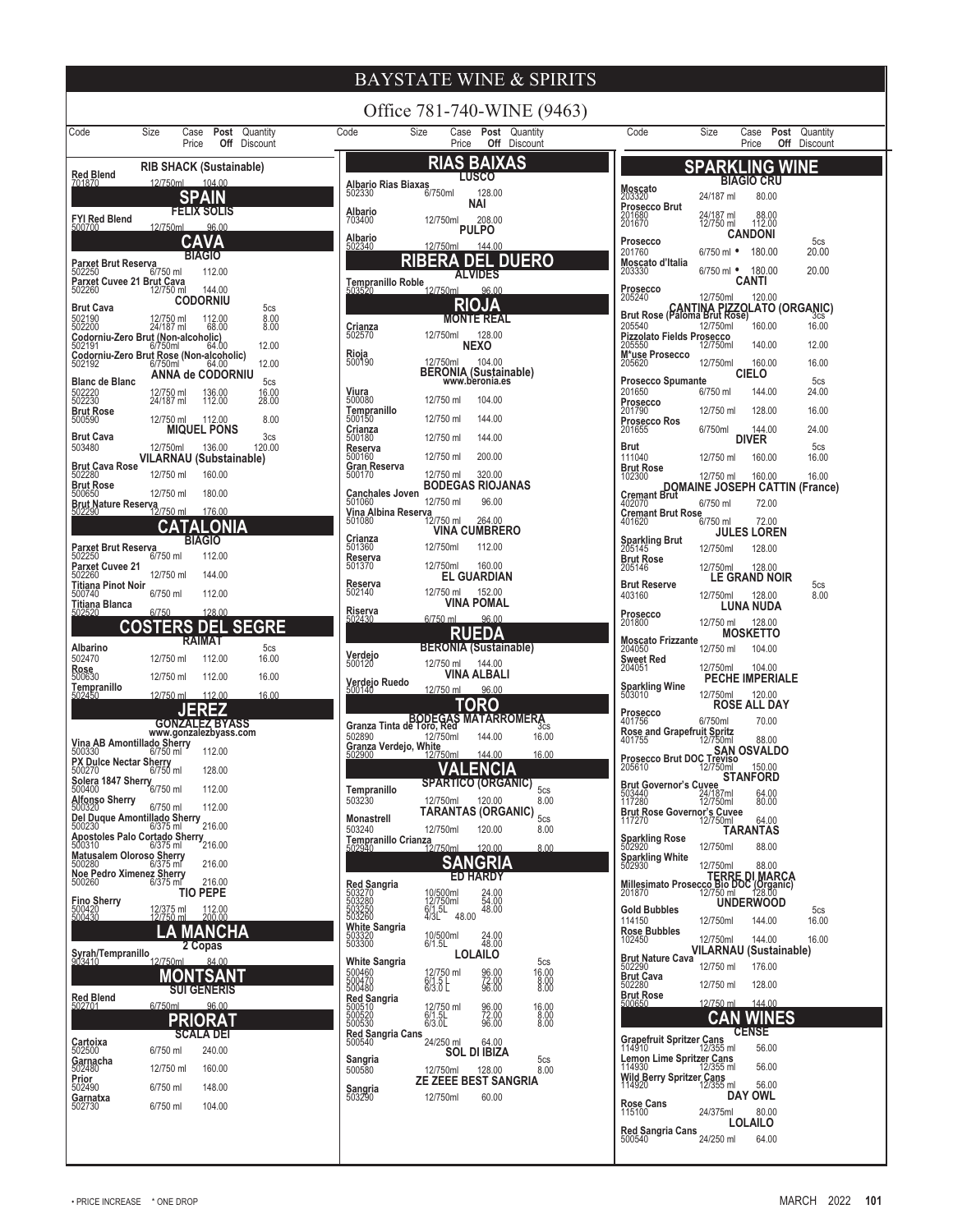| Size<br>Post Quantity<br>Code<br>Case                                                                                   | Office 781-740-WINE (9463)<br>Code<br>Size<br>Case<br><b>Post</b> Quantity                                                                                                                                                      | Code<br>Size<br><b>Post</b> Quantity<br>Case                                                                                                |
|-------------------------------------------------------------------------------------------------------------------------|---------------------------------------------------------------------------------------------------------------------------------------------------------------------------------------------------------------------------------|---------------------------------------------------------------------------------------------------------------------------------------------|
| <b>Off</b> Discount<br>Price                                                                                            | <b>Off</b> Discount<br>Price<br>SPECIALTY SAKE Manotsuru "Pure Bloom" Sweet Junmal Ginjo                                                                                                                                        | Price<br><b>Off</b> Discount<br>Chocolate Buttery Nipple<br>806370 18/25ml                                                                  |
| <b>ROSE ALL DAY</b><br>Rose All Day Cans<br>401740<br>24/250ml<br>80.00                                                 |                                                                                                                                                                                                                                 | 100.80<br>Island Thunder                                                                                                                    |
| Ros & Grapefruit Spritz Cans<br>401745 24/250ml                                                                         | 703830<br>12/300ml<br>16.00<br>144.00<br>Kizakura Nigori                                                                                                                                                                        | 18/25ml<br>100.80<br>806420                                                                                                                 |
| 80.00<br><b>SOLEIL</b>                                                                                                  | 12/300ml<br>80.00<br>2.00<br>704060                                                                                                                                                                                             | Jolli Jolli<br>807160<br>18/25ml<br>100.80                                                                                                  |
| Mango Mimosa Cans<br>24/375ml<br>76.00<br>113820                                                                        | Manotsuru "Countless Visions" Junmai Ginjo Nigori<br>703832 12/300ml 160.00 24.00<br>Heiwa Shuzo Nigori                                                                                                                         | Miami Vice<br>18/25ml<br>100.80<br>806450                                                                                                   |
| Orange Mimosa Cans<br>113800<br>24/375ml<br>76.00                                                                       | 272.00<br>8.00<br>12/720ml<br>703895                                                                                                                                                                                            | Pineapple Upside Down Cake<br>806510<br>18/25ml<br>100.80                                                                                   |
| Pineapple Mimosa Cans<br>96.00<br>113740<br>24/375ml                                                                    | Kikusui Kukai Mango Nigori<br>704010 12/300ML<br>88.00<br>4.00                                                                                                                                                                  | Porn Star<br>18/25ml<br>100.80<br>806520                                                                                                    |
| <b>UNDERWOOD</b><br><b>Pinot Gris Cans</b><br>5 <sub>cs</sub>                                                           | Kizakura "Piano" Sparkling Sake<br>88.00<br>4.00<br>704065<br>12/300ml                                                                                                                                                          | <b>Pussy Cat</b><br>806530<br>18/25ml<br>100.80                                                                                             |
| 104125<br>24/375 ml<br>120.00<br>8.00                                                                                   | Sawanotsuru Umeshu<br>704030 6/72<br>2.00<br>148.00<br>6/720ml                                                                                                                                                                  | Rattlesnake<br>18/25ml<br>100.80<br>806540                                                                                                  |
| <b>Pinot Noir Cans</b><br>24/375 ml<br>120.00<br>8.00<br>103895                                                         | Kagatsuru Umeshu<br>12/720ml<br>8.00<br>336.00<br>703920                                                                                                                                                                        | Sex on the Beach<br>806550<br>18/25ml<br>100.80                                                                                             |
| <b>Rose Cans</b><br>24/375 ml<br>120.00<br>8.00<br>102465                                                               | Shibata Shuzo "Pink" Cloudy Sake<br>35/200ml<br>704090<br>24.00<br>257.00                                                                                                                                                       | Chocolate Box Party Pack<br>806380 8/25ml                                                                                                   |
| <b>Sparkling Cans</b><br>24/375 ml<br>8.00<br>120.00<br>109055                                                          | $\mathbf{s}$<br>RTD COCKTAIL                                                                                                                                                                                                    | 78.00<br>Sexy Party Pack<br>806560                                                                                                          |
| Rose Sparkling Cans<br>109055<br>24/375 ml<br>120.00<br>8.00                                                            | <b>2 BOOTLEGGERS</b><br><b>Kentucky Mule</b><br>5 <sub>cs</sub>                                                                                                                                                                 | 15/25ml<br>91.20                                                                                                                            |
| <b>BEER</b>                                                                                                             | 800381<br>96.00<br>80.00<br>24/12oz                                                                                                                                                                                             | Tailgate Party Pack<br>806610<br>15/25ml<br>91.20<br><b>Traditional Party Pack</b>                                                          |
| <b>ENTITLED BREWING COMPANY</b>                                                                                         | <b>BUZZBALLZ</b><br>Lime 'Rita                                                                                                                                                                                                  | 91.20<br>806620<br>15/25ml<br><b>UPTOWN COCKTAILS</b>                                                                                       |
| IPA<br>100240 NV<br>100260 NV<br>1/5.17G<br>1/13.12G<br>75.00<br>175.00                                                 | 62.00<br>24/187ml<br>807731<br>Watermelon                                                                                                                                                                                       | Strawberry Margarita<br>807790<br>6/1.5L<br>88.00                                                                                           |
| IPA Cans<br>100281 NV                                                                                                   | 62.00<br>24/187ml<br>807732                                                                                                                                                                                                     | Lemon Tea                                                                                                                                   |
| 24/16oz<br>60.00<br>Wit & Wisdom Belgian White Ale                                                                      | Sour Apple<br>807733<br>62.00<br>24/187ml                                                                                                                                                                                       | 807795<br>6/1.5L<br>88.00<br>Mango Margarita<br>807800                                                                                      |
| 68.00<br>100090 NV<br>100110 NV<br>1/5.17G<br>1/13.12G<br>151.00                                                        | Chocolate<br>62.00<br>24/187ml<br>807740                                                                                                                                                                                        | 6/1.5L<br>88.00                                                                                                                             |
| $\frac{100110}{100}$ iversely Cans<br>Wit & Wisdom Cans<br>24/12 oz<br>60.00                                            | Strawberry 'Rita<br>62.00<br>24/187ml<br>807750                                                                                                                                                                                 | Ruby Red Grapefruit<br>807805 6/1.5L<br>88.00                                                                                               |
| Arties Stong Ale<br>100210 NV<br>100190 NV                                                                              | Peach<br>807760<br>24/187ml<br>62.00                                                                                                                                                                                            | Margarita<br>807810<br>6/1.5L<br>88.00                                                                                                      |
| 1/15.5G<br>1/5.17 G<br>191.00<br>91.00                                                                                  | Horchata<br>24/187ml<br>62.00<br>807772                                                                                                                                                                                         | Chocolatini<br>807820<br>6/1.5L<br>88.00                                                                                                    |
| Arties Strong Ale Cans (6/4pks)<br>100230 NV 24/16 oz<br>60.00                                                          | <b>Ruby Red Grapefruit</b>                                                                                                                                                                                                      | Pina Colada<br>807825<br>6/1.5L<br>88.00                                                                                                    |
| Therapy Session India Pale<br>100170 NV 24/12 oz<br>100150 NV 1/5.17 G                                                  | 62.00<br>24/187ml<br>807773<br>Pina Colada                                                                                                                                                                                      | <b>WHISKEYSMITH</b><br>WhiskeyRita                                                                                                          |
| 32.50<br>81.00                                                                                                          | 24/187ml<br>62.00<br>807780<br><b>BUZZBALLZ BIGGIES</b>                                                                                                                                                                         | 160.00<br>12/100ml<br>807442                                                                                                                |
| <b>Therapy Sessions Cans</b><br>100231 NV 24/16 oz<br>100160 NV 1/15.5G<br>60.00<br>181.00                              | Choco Biggie<br>3/1.75L<br>48.00<br>807785                                                                                                                                                                                      | <b>SELTZER</b>                                                                                                                              |
|                                                                                                                         | Tequila 'Rita Biggie<br>807786<br>3/1.75L<br>48.00                                                                                                                                                                              | <b>Prange Pineapple Teguila Seltzer</b><br>503301<br>24/12oz<br>70.00                                                                       |
| <b>Betterment</b><br>114280 NV<br>114281 NV<br>114282 NV<br>1/5.17 G<br>1/15.5G<br>24/16oz<br>110.00<br>230.00<br>70.00 | Strawberry 'Rita Biggie<br>807787                                                                                                                                                                                               | Blood Orange Pomegranate Tequila Seltzer<br>503302 70.00                                                                                    |
| HITE BREWING COMPANY <sub>5cs</sub><br>Pale Lager                                                                       | <b>COCKTAIL SQUAD</b>                                                                                                                                                                                                           |                                                                                                                                             |
| 803966<br>24/12oz<br>6.00<br>38.00                                                                                      | <b>Bourbon Smash</b><br>24/12oz<br>806270<br>98.00                                                                                                                                                                              | <b>ENTITLED SHIFTED SELTZER</b><br>Blackberry Meyer Lemon Seltzer<br>118480 1/13.2 1602<br>118485 118.3 17.37 18.00<br>118490 1/5.17 17.000 |
| <b>QUAHOG REPUBLIC</b><br>Golden Ale<br>5cs                                                                             | Gin & Tonic<br>24/12oz<br>806290<br>98.00                                                                                                                                                                                       | $\begin{array}{r} 52.50 \\ 52.50 \\ 160.00 \\ 70.00 \end{array}$<br>118480<br>118485<br>118490                                              |
| 100285<br>100265<br>100245<br>24/16oz<br>1/15.5<br>1/5.17<br>12.00<br>60.00<br>212.00<br>85.00                          | Greyhound<br>24/12oz<br>98.00<br>806300                                                                                                                                                                                         | <b>BOURBON</b>                                                                                                                              |
| TERRA                                                                                                                   | Margarita<br>806310<br>24/12oz<br>98.00                                                                                                                                                                                         | 10TH MOUNTAIN<br><b>Rye Whiskey</b><br>3cs                                                                                                  |
| Lager Bottle<br>5cs<br>2.00<br>903969<br>24/12oz<br>40.00                                                               | Vodka Soda<br>98.00<br>24/12oz<br>806320                                                                                                                                                                                        | 216.00<br>805090<br>6/750 ml<br>250.00<br><b>Bourbon Whiskey</b>                                                                            |
| <b>SAKE</b>                                                                                                             | <b>Whiskey Sour</b>                                                                                                                                                                                                             | 6/750 ml<br>326.00<br>264.00<br>806010                                                                                                      |
| Sawanotsuru Jitsuraku Junmai                                                                                            | 24/12oz<br>98.00<br>806330<br>Classy Casuals - 0 Sugar, 0 Cards Multi-Pack<br>806305 24/12oz 90.00                                                                                                                              | AMERICAN DISTILLING CO.<br>Bourbon                                                                                                          |
| 5cs<br>$2.00$<br>$2.00$<br>704025<br>704035<br>12/300ml<br>6/720ml<br>80.00<br>84.00                                    |                                                                                                                                                                                                                                 | 801390<br>12/1.0L<br>12/750 ml<br>6/1.75L<br>116.00<br>108.00                                                                               |
| Kizakura Tsu No Reishu Junmai                                                                                           | THE COSMOPOLITAN<br>88.00<br>800386<br>24/355ml                                                                                                                                                                                 | 801410<br>108.00                                                                                                                            |
| 704050<br>84.00<br>4.00<br>20/180ml<br>84.00 Kagatobi Yamahai Junmai Super Dry<br>704070 10/300ml                       | <b>DESERT SUN</b>                                                                                                                                                                                                               | BACKBONE BOURBON COMPANY<br>Prime Blended Bourbon Whiskey<br>801430 6/750ML 180.00                                                          |
| 2.00                                                                                                                    | Spicy Margarita<br>800384<br>24/355ml<br>88.00<br>DRY FLY - ON THE FLY CANS                                                                                                                                                     | 801430<br>Uncut Straight Bourbon Whiskey<br>6/750ML 268.00                                                                                  |
| Manotsuru "Crane" Junmai<br>700770 12/300ml<br>120.00<br>23.00                                                          | Bloody Mary<br>807380<br>24/355ml<br>68.00                                                                                                                                                                                      | CADEE DISTILLERY                                                                                                                            |
| 264.00<br>200.00<br>8.00<br>10.00                                                                                       | Gin & Tonic                                                                                                                                                                                                                     | 6/750ml<br>190.00<br>806190<br>Deceptivus Bourbon Whiskey                                                                                   |
| Akabu Junmai                                                                                                            | 24/355ml<br>807360<br>68.00<br><b>Huckleberry Lemonade</b>                                                                                                                                                                      | 190.00<br>6/750ml<br>806200                                                                                                                 |
| 12/720ml<br>8.00<br>703905<br>304.00                                                                                    | 24/355ml<br>807370<br>68.00<br><b>Moscow Mule</b>                                                                                                                                                                               | CLEVELAND WHISKEY<br>Eighty-Seven Bourbon Whiskey<br>801480 6/750 ml                                                                        |
| HONJOZO<br>Manotsuru "Demon Slayer" Tokubetsu Honjozo<br>5 <sub>cs</sub>                                                | 24/355ml<br>807350<br>68.00                                                                                                                                                                                                     | Black Reserve Bourbon Whiskey<br>R01470 6/750 ml                                                                                            |
| 700760<br>16.00<br>12/300ml<br>144.00                                                                                   | Spicy Lemonade<br>807390<br>24/355ml<br>68.00                                                                                                                                                                                   | <b>Underground Black Cherry</b>                                                                                                             |
| GINJO/JUNMAI GINJO<br>5cs                                                                                               | Greyhound<br>24/355ml<br>807375<br>68.00                                                                                                                                                                                        | 6/750 ml<br>235.00<br>803280<br>Underground Black Cherry Full Proof                                                                         |
| 700780<br>700790<br>12/300ML<br>12/720ML<br>16.00<br>24.00<br>144.00<br>304.00                                          | <b>HARD ICE VODKA FREEZIES</b><br>Pina Colada                                                                                                                                                                                   | 6/750ml<br>268.00<br><b>Underground Rye Whiskey</b>                                                                                         |
| <b>Homare Tatsumigura Junmai Ginjo<br/>704015 6/720ml 100.00<br/>704020 6/300ml 50.00</b>                               | 72/200ml<br>208.00<br>807670<br><b>Watermelon Head</b>                                                                                                                                                                          | 235.00<br>803250<br>6/750 ml                                                                                                                |
| 2.00<br>2.00                                                                                                            | 72/200ml<br>208.00<br>807680                                                                                                                                                                                                    | <b>Apple</b><br>803300<br>6/750 ml<br>235.00                                                                                                |
| Kagatobi Junmai Ginjo<br>704075 10/300ml<br>2.00<br>114.00                                                              | Orange Colada<br>807690<br>72/200ml<br>208.00                                                                                                                                                                                   | Hickory<br>803270<br>6/750 ml<br>235.00                                                                                                     |
| Akabu Junmai Ginjo<br>703900 12/720ml<br>8.00<br>376.00                                                                 | <b>Wild Raspberry</b><br>72/200ml<br>208.00<br>807700                                                                                                                                                                           | Sugar Maple<br>6/750 ml<br>235.00<br>803240                                                                                                 |
| Shibata Shuzo "Black" Junmai Ginjo<br>704085 35/200ml 257.00<br>24.00                                                   | <b>Strawberry Dreamsicle</b><br>72/200ml<br>208.00<br>807710                                                                                                                                                                    | Wheat Penny Bourbon<br>235.00<br>6/750ml<br>803241                                                                                          |
| DAIGINJO/JUNMAI DAIGINJO<br>Kizakura Tsu No Junmai Daiginjo                                                             | <b>Peach Party</b><br>807720<br>72/200ml<br>208.00                                                                                                                                                                              | <b>Wheat Penny Full Proof</b>                                                                                                               |
| 704055<br>20/180ml<br>6.00<br>106.00<br>Kizakura S Junmai Daiginjo                                                      | $\begin{array}{c} \text{MASQ O}\xspace \overset{\bullet}{\mathsf{NGGANIC}}\xspace \overset{\bullet}{\mathsf{HARD}}\xspace \texttt{TEA} \\ \textcolor{red}{\mathsf{I}^{703930}} \\ \textcolor{red}{\mathsf{703930}} \end{array}$ | 268.00<br>6/750ml<br>803296<br>Magic Rabbit Chocolate and Peanut Butter Whiskey<br>801463 12/750ml 296.00                                   |
| 82.00<br>2.00<br>704040<br>$6/500$ ml                                                                                   |                                                                                                                                                                                                                                 | <b>JESSE JAMES</b>                                                                                                                          |
| Heiwa Shuzo KID Daiginjo Junmai<br>703880 12/720ml 416.<br>416.00<br>16.00                                              | <b>Blueberry Lavender (Can)</b><br>58.00<br>24/12oz<br>703940                                                                                                                                                                   | <b>Bourbon Whiskey</b><br>12/750 ml<br>803310<br>180.00                                                                                     |
| Kuheiji "Eau du Desir" Junmai Daiginjo<br>703925 12/720ml 344.00<br>24.00                                               | Dragon Fruit Acai (Can)<br>703950<br>58.00<br>24/12oz                                                                                                                                                                           |                                                                                                                                             |
| Manotsuru "Maho" Daiginjo<br>$6/720$ ml<br>460.00<br>700795                                                             | <b>TWISTED SHOTZ</b><br><b>B-52</b>                                                                                                                                                                                             |                                                                                                                                             |
|                                                                                                                         | 806340<br>18/25ml<br>100.80<br><b>Buttery Nipple</b>                                                                                                                                                                            |                                                                                                                                             |
|                                                                                                                         | 18/25ml<br>100.80                                                                                                                                                                                                               |                                                                                                                                             |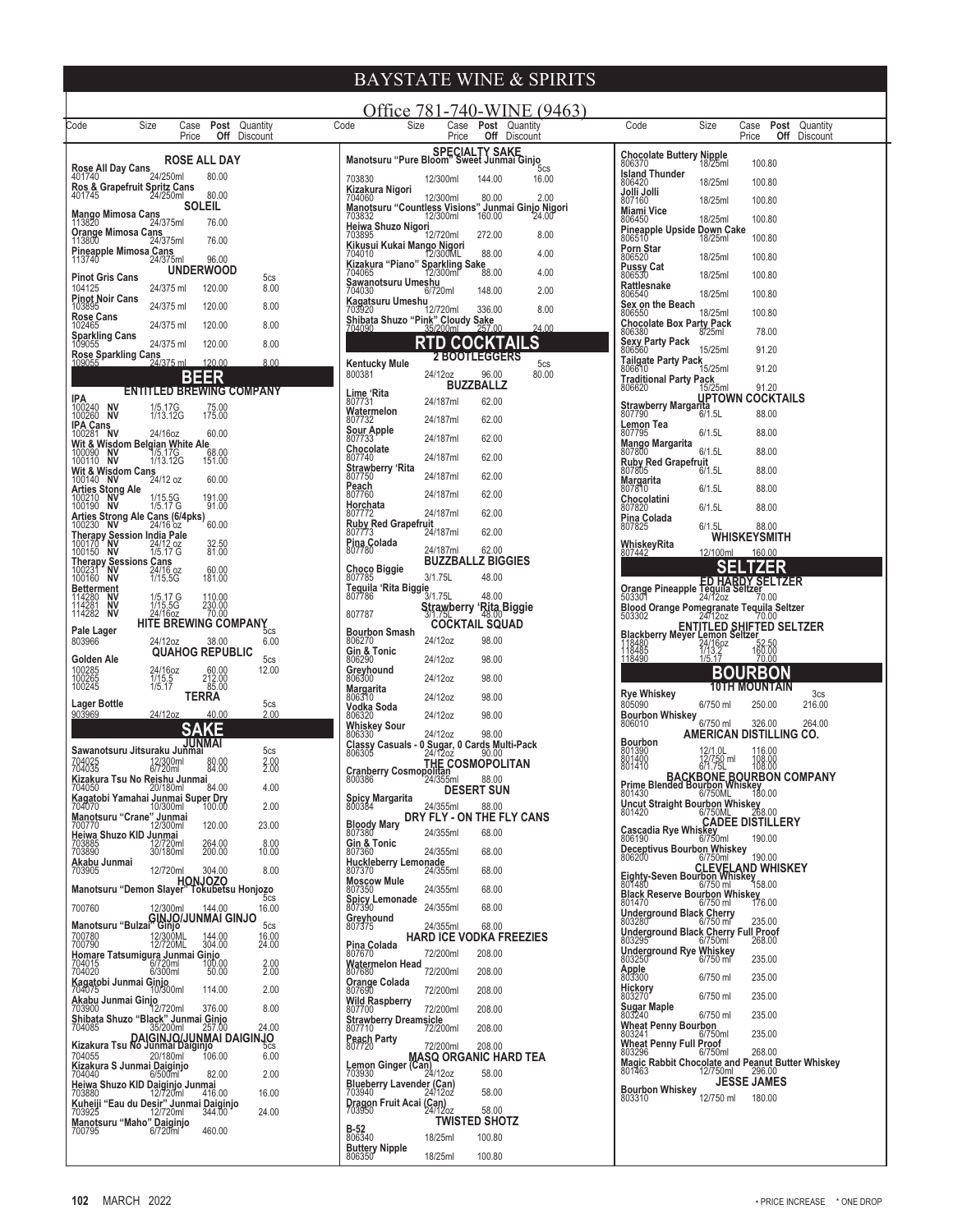| Size<br>Post Quantity<br>Code<br>Case                                                                                          | Size<br>Code<br>Case <b>Post</b> Quantity                                                           | Code<br><b>Post</b> Quantity<br>Case                                                          |
|--------------------------------------------------------------------------------------------------------------------------------|-----------------------------------------------------------------------------------------------------|-----------------------------------------------------------------------------------------------|
| <b>Off</b> Discount<br>Price                                                                                                   | <b>Off</b> Discount<br>Price                                                                        | Price<br>Off<br>Discount                                                                      |
| LUCKY SEVEN KENTUCKY STRAIGHT BOURBON<br>The Jokester 6-Year Bourbon<br>808190 6/750ml 416.00                                  | <b>WILLIAM WOLF</b><br>Pecan Whiskey                                                                | <b>PUERTO VALLARTA</b><br>Silver                                                              |
| The Hold Up 12-Year Bourbon                                                                                                    | 803600<br>6/750 ml<br>112.00<br>Bourbon                                                             | 901380<br>12/750 ml<br>128.00<br>Gold                                                         |
| 808200<br>624.00<br>6/750ml                                                                                                    | 803570<br>6/750ml<br>168.00<br><b>BLENDED WHISKEY</b>                                               | 901420<br>901440<br>12/1.0L<br>24/375 ml<br>48/200 ml<br>156.00<br>120.00<br>128.00<br>901450 |
| The Holiday Toast Double Oak Bourbon<br>808210<br>6/750ml<br>475.00                                                            | PB&W<br><b>Peanut Butter &amp; Whiskey</b>                                                          | Blanco                                                                                        |
| The Proprietor 12-Year Single Barrel<br>808220<br>6/750ml<br>800.00                                                            | 3 <sub>cs</sub><br>12/750ml<br>6/1.0L<br>806060<br>806070<br>260.00<br>150.00<br>216.00             | 901470<br>901480<br>6/750 ml<br>60/50 ml<br>120.00<br>119.60                                  |
| <b>MEDLEY BROTHERS</b><br><b>Bourbon Whiskey</b><br>12/750 ml                                                                  | 806071<br>60/50ml<br>96.00                                                                          | Anejo<br>901490<br>6/750 ml<br>160.00                                                         |
| 801520<br>218.00<br>12 yo Bourbon Whiskey                                                                                      | <b>MCADAM'S CANADIAN WHISKEY</b><br>Whiskey<br>6/1.75L<br>104.00<br>806780                          | <b>MEZCAL</b><br><b>BOZAL</b>                                                                 |
| $6/750$ ml<br>801530<br>260.00<br>Wathens Kentucky Single Barrel 94°                                                           | <b>RED SHOT</b>                                                                                     | Ensamble<br>901210<br>6/750 ml<br>246.00                                                      |
| MYTHOLLOG 268.00<br>Hell Bear American Whiskey<br>208230<br>RDS230                                                             | Cinnamon Whiskey<br>56.00                                                                           | Cuixe<br>901220<br>6/750 ml<br>330.00                                                         |
|                                                                                                                                | THREE CHORD<br>Amplify Rye Whiskey<br>806030<br>6/7<br>6/750 ml<br>224.00                           | Tobasiche<br>901170<br>6/750 ml<br>330.00                                                     |
| <b>Best Friend Bourbon</b><br>6/750ml<br>356.00<br>808240                                                                      | Blended Bourbon Whiskey<br>210.00                                                                   | <b>QUIEREME MUCHO (QM)</b>                                                                    |
| OL' MAJOR BACON BOURBON                                                                                                        | 806040<br>6/750 ml<br><b>Twelve Bar Reserve</b>                                                     | Espadin<br>902735<br>6/750 ml<br>340.00                                                       |
| <b>Bacon Bourbon</b><br>806730<br>806720<br>12/750ml<br>224.00<br>240.00<br>60/50ml                                            | 375.66<br>6/750 ml<br>806050<br>The Drummer 15-Year Whiskey                                         | $\frac{\text{Cuishe}}{902736}$<br>6/750ml<br>420.00                                           |
| Bacon Bloody Mary Mix<br>806740 12/32oz<br>64.00                                                                               | 912.00<br>806055<br>6/750ml<br><b>Strange Collaboration</b>                                         | Tobala<br>6/750ml<br>450.00<br>902737                                                         |
| <b>Bacon Bourbon Gift Set</b><br>156.00<br>806710<br>6/750ml                                                                   | 230.00<br>806056<br>6/750ml<br>Tennessee Whiskey                                                    | Tepextate<br>902738<br>6/750ml<br>480.00                                                      |
| <b>OLD ELK</b><br>Straight Bourbon<br>806080                                                                                   | 6/750ml<br>178.00<br>807660<br><b>NOMAD</b>                                                         | <b>MAL BIEN</b><br>Mezcal                                                                     |
| 6/750 ml<br>250.00<br><b>Wheated Bourbon</b>                                                                                   | <b>Outland Whiskey</b><br>6/750 ml<br>188.00<br>902840                                              | 6/750ml<br>214.00<br>903840<br>Green Tape Espadin                                             |
| 806083<br>6/750ml<br>310.00<br>Sour Mash Reserve Bourbon                                                                       | <b>CLEAN WHISKEYSMITH FLAVORED WHISKEY</b>                                                          | 6/750ml<br>280.00<br>903850<br>Green Tape Madrecuixe                                          |
| 400.00<br>807175<br>6/750ml                                                                                                    | 443440<br>807441<br>6/750ml<br>60/50ml<br>22.00<br>130.00<br>96.00                                  | 480.00<br>903860<br>6/750ml                                                                   |
| Straight Rye Whiskey<br>806084 6/750ml<br>400.00                                                                               | Banana Flavored Whiskey<br>22.00<br>130.00<br>807462<br>807461                                      | MALA IDEA<br>902765<br>408.00<br>6/750 ml                                                     |
| Straight Wheated Whiskey<br>806086<br>6/750ml<br>310.00<br><b>Infinity Blend Bourbon</b>                                       | 6/750ml<br>60/50ml<br>96.00                                                                         | <b>Ensamble 12 Years</b><br>902775<br>420.00<br>6/750 ml                                      |
| 808261<br>377.00<br>3/750ml<br><b>PENELOPE BOURBON</b>                                                                         | Pineapple Flavored Whiskey<br>807472 6/750ml<br>807471 60/50ml<br>22.00<br>130.00<br>96.00          | Espadin Capon 12 months<br>902745 6/750 ml<br>240.00                                          |
| <b>Bourbon</b><br>807630<br>6/750ml<br>218.00                                                                                  | <u>IRISH WHISKEY</u>                                                                                | <b>Tobala Silvestre 14 Years</b><br>902755<br>6/750 ml<br>408.00                              |
| Barrel Strength Bourbon<br>807640 6/750m<br>376.00<br>6/750ml                                                                  | <b>Small Batch Irish Whiskey</b><br>903450<br>903450                                                | <b>MEZCAL BURRITO FIESTERO</b>                                                                |
| Ros Cask Finish<br>6/750ml<br>312.00<br>807650                                                                                 | 5-Year Irish Whiskey                                                                                | Agave Cenizo<br>6/750ml<br>238.00                                                             |
| <b>Toasted Series Barrel Strength</b>                                                                                          | 6/750ml<br>204.00<br>903460<br>903400<br>10-Year Sherry Cask Irish Whiskey<br>003470 6/750ml 280.00 | Agave Masparillo<br>904300<br>6/750ml<br>624.00<br><b>MEZCAL GIN ARTESANAL</b>                |
| 807651<br>312.00<br>6/750ml<br>American Light Whiskey 13 Year<br>807655 6/750ml 44                                             | Pot Still Single Irish Whiskey                                                                      | Mezcal Gin<br>6/750ml<br>356.00<br><u>904305</u>                                              |
| Belfry Bourbon STROUDWATER DISTILLERY                                                                                          | 200.00<br>6/750ml                                                                                   | SOTOL                                                                                         |
|                                                                                                                                | <b>JAPANESE WHISKY</b>                                                                              | <b>SENOR SOTOL</b><br>Sotol Ensamble                                                          |
| <b>Bourbon</b><br>807580<br>6/750ml<br>224.00                                                                                  | Makoto 23-Year Whisky<br>Makoto 23-Year Whisky<br>904000 4/750ml 2000.00                            | 200.00<br>6/750ml<br>904310                                                                   |
| Rye<br>807590<br>6/750ml<br>224.00                                                                                             | REI Pure Malt Whisky<br>904010<br>6/750ml<br>690.00                                                 | <b>GIN</b><br>AMERICAN DISTILLING CO.                                                         |
| VAPOR DISTILLERY<br><b>Boulder Bourbon</b>                                                                                     | 904010<br><b>FUK Single Grain 3-Year Whisky</b><br>6/750ml 264.00                                   | Gin<br>800410<br>96.00<br>84.00                                                               |
| 6/750 ml<br>248.00<br>803450<br><b>MESTIC WHISKEY</b><br>DO                                                                    | Mizunara Oak Cask - Takeda Shingen Edition<br>6/750ml<br>760.00<br>900405                           | 12/1.0L<br>6/1.75L<br>800430<br><b>CADEE DISTILLERY</b>                                       |
| 10,TH MOUNTAIN                                                                                                                 | Japanese Whisky<br>904060<br>12/750ml<br>600.00                                                     | Epic Sht Gin<br>806210<br>6/750ml<br>150.00                                                   |
| Aplenglow Peach - Vanilla<br>3cs<br>806020<br>6/750 ml<br>238.00<br>200.00                                                     | 904000<br>Meiyo 15-Year Whisky<br>904170<br>4/750ml                                                 | <b>DRY TOWN</b><br>Gin                                                                        |
| Single Barrel Whiskey<br>440.00<br>6/750ml                                                                                     | 800.00<br>Lucky Cat Japanese Whisky<br>904175 6/750ml                                               | 806090<br>6/750 ml<br>175.00<br><b>HANA GIN</b>                                               |
| Whiskey Blend AMERICAN DISTILLING CO.                                                                                          | 360.00<br>Lucky Cat Baijui Japanese Whisky<br>904180 6/750ml 360.00                                 | Gin<br>6/750ml<br>806660<br>806650<br>92.00                                                   |
| 6/1.75L<br>96.00<br>800030                                                                                                     | Yamato Ninja Japanese Whisky<br>Yamato Ninja Japanese Whisky                                        | 24/100ml<br>88.00<br><b>LONDON NO. 1</b>                                                      |
| BACKBONE BOURBON COMPANY<br>Bone Snapper Rye Whiskey<br>803190<br>60750ML 180.00                                               | 6/750ml<br>TEQUILA                                                                                  | Gin<br>900250<br>6/750ml<br>180.00                                                            |
| <b>CLIMAX</b><br>Fire #32<br>804071                                                                                            | <b>CASA MEXICO</b>                                                                                  | <b>MYTHOLOGY DISTILLERY</b><br>Needle Pig Gin                                                 |
| 6/750 ml<br>160.00<br>Whiskey Wood Fire                                                                                        | <b>Blanco</b><br>6/750ml<br>24/50ml<br>196.00<br>96.00<br>903797<br>903798                          | 808250<br>6/750ml<br>218.00<br><b>NINTH WAVE GIN</b>                                          |
| 6/750 ml<br>160.00<br>805010<br>DRY FLY DISTILLING                                                                             | Reposado<br>903980                                                                                  | Irish Gin<br>6/750ml<br>903500<br>168.00                                                      |
| <b>Bourbon Whiskey</b><br>6/750ml<br>188.96<br>807330                                                                          | 214.00<br>6/750ml<br>Anejo<br>903990                                                                | <b>STROUDWATER DISTILLERY</b><br>Gin<br>807600                                                |
| Cask & Release Beer Barrel Finish Whiskey<br>807345<br>6/750ML<br>235.16                                                       | 6/750ml<br>234.00<br><b>COMISARIO</b>                                                               | 6/750ml<br>204.00<br>UNCLE VAL'S                                                              |
| <b>Cast Strength Wheat Whiskey</b><br>209.96<br>807340<br>750ml                                                                | Blanco<br>6/750 ml<br>232.00<br>901535                                                              | <b>Botanical Gin</b><br>4cs<br>800480<br>160.00<br>120.00<br>6/750 ml                         |
| Port Finished Wheat Whiskey<br>807220 6/750ml<br>188.96                                                                        | Reposado<br>6/750 ml<br>280.00<br>901545                                                            | <b>Restorative Gin</b><br>6/750ml<br>160.00<br>120.00<br>800450                               |
| <b>Triticale Whiskey</b><br>6/750ml<br>807335<br>167.96                                                                        | <b>Anejo</b><br>901555<br>6/750 ml<br>303.33                                                        | Peppered Gin<br>800470<br>6/750 ml<br>120.00<br>160.00                                        |
| Wheat Whiskey, Aged 3 Years<br>807210<br>6/750ml<br>167.96                                                                     | <b>PASOTE</b><br><b>Blanco</b>                                                                      |                                                                                               |
| <b>HENDERSON WHISKEY</b><br>$\frac{\text{American WhiskeV}}{\text{Marg} + \frac{1}{2} \cdot 750 \text{m}}$<br>$\frac{6}{1.75}$ | 901350<br>222.00<br>6/750 ml                                                                        | <b>WILD HART</b>                                                                              |
| 112.50<br>108.00                                                                                                               | Reposado<br>901330<br>6/750 ml<br>246.00                                                            | American Dry Gin<br>6/750 ml<br>128.00<br>805020                                              |
| TIM SMITH                                                                                                                      | <b>Anejo</b><br>901360<br>6/750 ml<br>282.00                                                        | <b>Burning Embers</b><br>805040<br>6/750 ml<br>116.00                                         |
| Bourbon Southern Reserve<br>804072 6/750 ml<br>160.00                                                                          | Extra Anejo<br>4/750 ml<br>540.00<br>901361                                                         | Vermont Gin<br>128.00<br>805030<br>6/750 ml                                                   |
| <b>Rye Southern Reserve</b><br>804074<br>160.00<br>6/750 ml<br>Whiskey Southern Reserve<br>804073 6/750 ml                     |                                                                                                     |                                                                                               |
|                                                                                                                                |                                                                                                     |                                                                                               |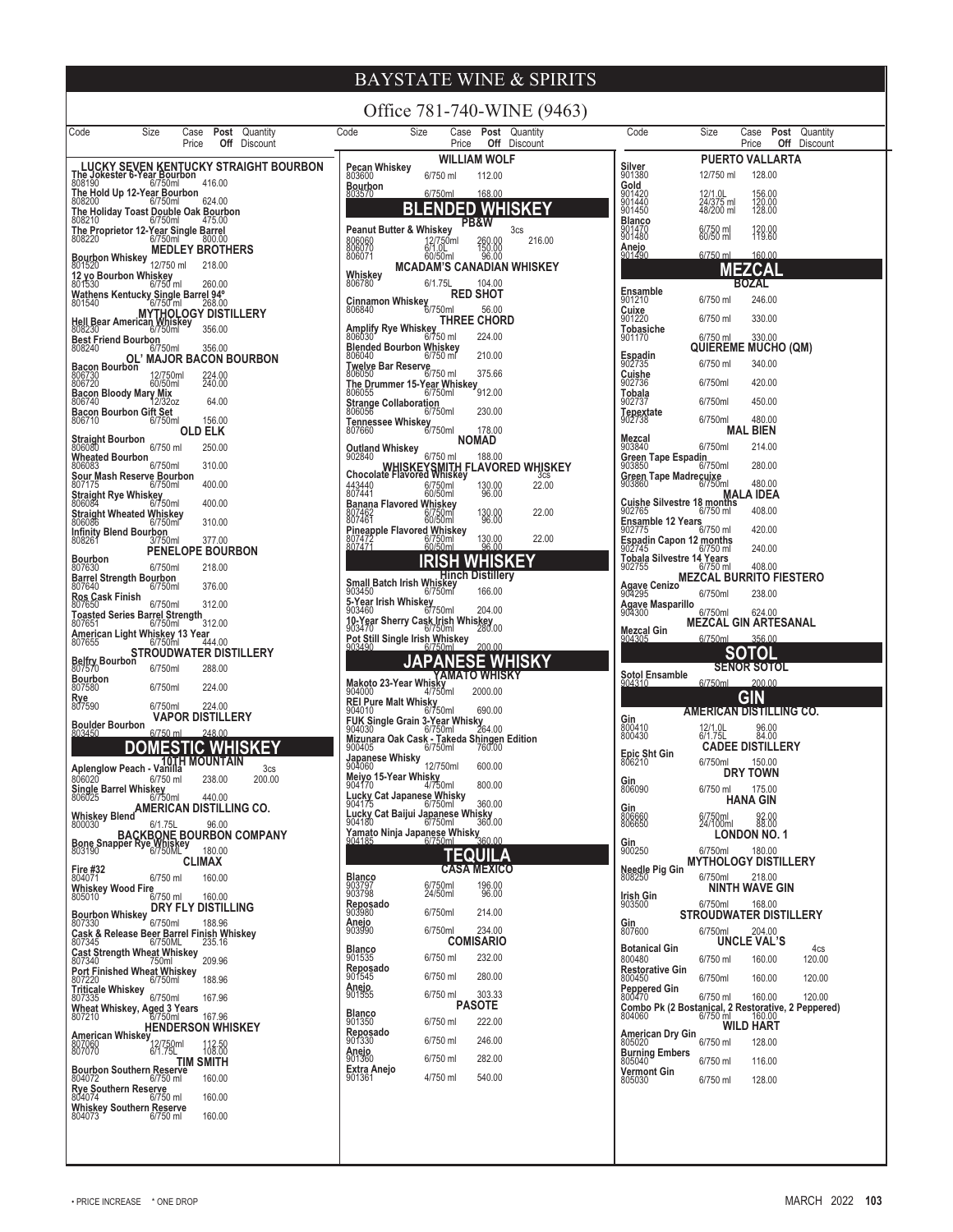|                                                                                                                   | <b>BAYSTATE WINE &amp; SPIRITS</b>                                                                                                                                                             |                                                                                                                                                                                                                                      |
|-------------------------------------------------------------------------------------------------------------------|------------------------------------------------------------------------------------------------------------------------------------------------------------------------------------------------|--------------------------------------------------------------------------------------------------------------------------------------------------------------------------------------------------------------------------------------|
| Size<br>Post Quantity<br>Code<br>Case                                                                             | Office 781-740-WINE (9463)<br>Code<br>Size<br>Case Post Quantity                                                                                                                               | Size<br>Code<br><b>Post</b> Quantity<br>Case                                                                                                                                                                                         |
| Price<br><b>Off</b> Discount<br>GRAPPA                                                                            | Off Discount<br>Price<br>12 YO Dominican Rum KIRK & SWEENEY<br>4cs                                                                                                                             | Price<br>Off Discount                                                                                                                                                                                                                |
| CAFFO<br>Grappa Italiana<br>900890                                                                                | 900200<br>6/750 ml<br>126.00<br>160.00<br>18 YO Dominican Rum                                                                                                                                  | <b>FLAVORED SCHNAPPS</b><br><b>DEFROST</b>                                                                                                                                                                                           |
| 12/750 ml<br>198.00<br>Vecchio Grappa<br>12/750 ml<br>240.00<br>900880                                            | 900190<br>6/750 ml<br>220.00<br>174.00<br>23 YO Dominican Rum<br>900180<br>6/750 ml<br>240.00<br>204.00                                                                                        | <b>Peppermint 100 Poof</b><br>800230 12/7<br>800260 12/2<br>800250 12/1<br>800240 120<br>12/750 ml<br>12/375 ml<br>12/1.0L<br>120/50 ml<br>144.00<br>95.00<br>152.00<br>90.00                                                        |
| <b>LIQUEURS</b><br><b>ADVOCAAT</b>                                                                                | <b>MOTU RUM</b>                                                                                                                                                                                | Cinnamon 100 Poof                                                                                                                                                                                                                    |
| 48 Proof<br>901880<br>78.00<br>6/750 ml                                                                           | <b>Rum</b><br>903020<br>302790<br>48/100ml<br>12/750ml<br>160.00<br>196.00<br>RON CARUPANO                                                                                                     | 800270<br>12/750 ml<br>120/50 ml<br>144.00<br>90.00                                                                                                                                                                                  |
| Egg's Liqueur<br>901870<br>6/750 ml<br>80.00<br><b>CAFFO</b>                                                      | 128.00<br>903530<br>6/750ml<br>12 Year Old Venezuelan Rum                                                                                                                                      | <b>SOJU</b><br>JINRO                                                                                                                                                                                                                 |
| Amaretto<br>12/750 ml<br>168.00<br>900930<br>Anisette di Calabria                                                 | 194.00<br>903540<br>6/750ml<br>18 Year Old Venezuelan Rum<br>258.00<br>903550<br>6/750ml                                                                                                       | Chamisul Fresh Soju<br>903940 20/375ml<br>903942 8/1.75L<br>108.40<br>140.00                                                                                                                                                         |
| 900920<br>12/750 ml<br>184.00<br>Limoncino Dell Isola                                                             | 21 Year Old Venezuelan Rum<br>903560<br>307.00<br>6/750ml                                                                                                                                      | Chamisul Original Soju<br>108.40<br>903945<br>375ml<br>Jinro 24 Soju                                                                                                                                                                 |
| 900860<br>12/750 ml<br>168.00<br>Solara Orange<br>900750<br>12/750 ml<br>215.00                                   | <b>Zafra Rum</b><br>903570<br>580.00<br>6/750ml<br>Legendario Rum                                                                                                                              | 20/375ml<br>12/750ml<br>8/1.75L<br>903950<br>903951<br>108.40<br>130.00<br>140.00<br>903952                                                                                                                                          |
| Borschi San Marzano<br>900790<br>220.00<br>12/750 ml<br>Mezzodi                                                   | 6/750ml<br>1350.00<br>903580<br><b>RON DIAZ</b>                                                                                                                                                | Green Grape Soju<br>20/375ml<br>100.00<br>903955                                                                                                                                                                                     |
| 12/1.0L<br>200.00<br>900770<br><b>Red Bitter</b>                                                                  | <b>Coconut Rum</b><br>60/50ml<br>12/750ml<br>12/1.0L<br>44.00<br>120.00<br>806900<br>806910<br>104.00                                                                                          | Grapefruit Soju<br>20/375ml<br>100.00<br>903956<br>Strawberry Soju                                                                                                                                                                   |
| 12/1.0L<br>240.00<br>900760<br><b>DEL CAPO</b><br>Amaro                                                           | 806880<br>671.75L<br>806890<br>113.75<br><b>Silver Rum</b>                                                                                                                                     | 20/375ml<br>100.00<br>903957<br>Plum Soju<br>20/375ml<br>100.00<br>903958                                                                                                                                                            |
| 12/750 ml<br>240.00<br>900801<br><b>GIONELLI</b><br>Sambuca                                                       | 12/1.0L<br>6/1.75L<br>806970<br>104.00<br>113.75<br>806980<br><b>Spiced Rum</b>                                                                                                                | <b>llpoom</b><br>903962<br>6/375ml<br>120.00                                                                                                                                                                                         |
| 903240<br>12/750ml<br>128.00<br>Amaretto                                                                          | 806870<br>12/750ml<br>6/1.75L<br>120.00<br>113.75<br>60/50ml<br>806901<br>40.20                                                                                                                | DOMESTIC VODKA<br><b>10TH MOUNTAIN</b>                                                                                                                                                                                               |
| 12/750ml<br>84.00<br>903230<br><b>GRIFFIN'S WHARF</b><br><b>Coffee Liqueur</b>                                    | STROUDWATER DISTILLERY<br><b>Rum</b><br>807610<br>6/750ml<br>192.00                                                                                                                            | Potato Vodka<br>scs<br>805080<br>6/750ml<br>200.00<br>160.00<br>AMERICAN DISTILLING CO.                                                                                                                                              |
| 6/750ml<br>807540<br>128.00<br><b>IL TRAMONTO</b><br>Amaretto                                                     | COGNAC                                                                                                                                                                                         | Vodka<br>800060<br>6/1.75L<br>84.00<br>800040<br>12/1.0L                                                                                                                                                                             |
| 903200<br>6/750ml<br>98.40<br>Limoncello                                                                          | <b>DAVIDOFF</b><br><b>Davidoff VSOP</b><br>12/750ml<br>420.00<br>903910                                                                                                                        | 96.00<br>800050<br>12/750 ml<br>LEAF                                                                                                                                                                                                 |
| 6/750ml<br>903210<br>98.40<br><b>KRUPNIK</b><br>Honey Liqueur 80°                                                 | <b>Davidoff VS</b><br>12/750ml<br>595.00<br>903920<br>Davidoff XO                                                                                                                              | Alaskan Glacial Vodka<br>90.00<br>76.50<br>90.00<br>117.00<br>6/750ml<br>6/950ml                                                                                                                                                     |
| 6/750 ml<br>75.00<br><b>PETRONE</b><br>Limoncello - Campania                                                      | 6/750ml<br>840.00<br>90393<br><b>MAJESTE</b>                                                                                                                                                   | 902200<br>902210<br>902190<br>902180<br>902170<br>6/1.0L<br>6/1.75L<br>24/200ml<br>90.00                                                                                                                                             |
| 6/750 ml<br>97.00<br>902900<br><b>SENOR MAGUEY</b>                                                                | <b>XO Gift Pack</b><br>6/750ml<br>460.00<br>SAMBUCA                                                                                                                                            | <b>NUE VODKA</b><br>Vodka<br>ΝV                                                                                                                                                                                                      |
| Agave Nectar<br>904315<br>6/750ml<br>128.00<br>VILLA VITTO                                                        | <b>CAFFO</b><br>Sambuca Secolare                                                                                                                                                               | 807130<br>807090<br>807100<br>807110<br>60/50ml<br>12/375ml<br>12/750ml<br>12/1L.<br>53.33<br>62.40<br>144.00<br>16 <u>0</u> .00<br>NV<br>NV<br>NV                                                                                   |
| Amaretto<br>204661<br>12/750 ml<br>155.00<br>CREAM LIQUEURS                                                       | 12/750 ml<br>168.00<br><b>SCOTCH - BLENDED</b>                                                                                                                                                 | 807120<br><b>NV</b><br>6/1.75L<br>117.33<br>Grapefruit Vodka                                                                                                                                                                         |
| <b>DUGGANS</b>                                                                                                    | <b>DUGGAN'S DEW</b><br><b>Blended Scotch</b>                                                                                                                                                   | 60/50ml<br>12/750ml<br>807131 NV<br>807150 NV<br>53.33<br>144.00<br>Peach Vodka<br><b>NV</b>                                                                                                                                         |
| <b>Irish Cream</b><br>900670<br>900660<br>900680<br>12/1.0L<br>12/750 ml<br>6/1.75L<br>200.00<br>160.00<br>160.00 | 120/50 ml<br>48/200 ml<br>24/375 ml<br>12/750 ml<br>12/1.0 L<br>120.00<br>144.00<br>132.00<br>131.88<br>155.88<br>155.88<br>137.95<br>800170<br>800190<br>800180<br>800160<br>800150<br>800200 | 807132<br>807140<br>60/50ml<br>12/750ml<br>53.33<br>144.00<br><b>NV</b><br><b>RYE HARBOR</b>                                                                                                                                         |
| MERRY's White Chocolate Irish Cream<br>806820 12/750ml 144.00<br>Merry's Irish Cream 12/750ml 144.00              | 6/1.75 L                                                                                                                                                                                       | Vodka<br>800090 NV<br>6/750 ml<br>104.04<br><b>STROUDWATER DISTILLERY</b>                                                                                                                                                            |
| Merry's Irish Cream<br>12/750ml<br>144.00<br>806810                                                               | <b>HM THE KING</b><br>Scotch<br>902960<br>24/100ml<br>104.00                                                                                                                                   | Vodka<br>6/750ml<br>178.00<br>807620<br><b>VAPOR DISTILLERY</b>                                                                                                                                                                      |
| <b>MOTHER'S</b><br>Holiday Nog<br>807500<br>12/750ml<br>112.00                                                    | <b>SCOTCH - SINGLE MALT</b>                                                                                                                                                                    | <b>Boulder Vodka</b><br>6/750 ml<br>132.00<br>803460<br>Pruf Vodka                                                                                                                                                                   |
| <b>NOOKU</b><br>Bourbon Cream Original<br>806100 67750 ml<br>806100<br>160.00<br>137.00                           | Assorted 50ml Gift Set GLEN MORAT<br>903050<br>12-Year Streets at 1250ml 125.88<br>12-Year-Single Malt Scotch                                                                                  | 6/750 ml<br>112.00<br>803480<br>IMPORTED VODKA                                                                                                                                                                                       |
| 48/100 ml<br><b>Bourbon Cream Peppermint</b><br>160.00<br>806110<br>6/750 ml                                      | 179.94<br>186.00<br>903070<br>903040<br>6/750ml<br>96/50ml                                                                                                                                     | <b>Bak's Bison Grass Contract Contract Contract Contract Contract Contract Contract Contract Contract Contract Contract Contract Contract Contract Contract Contract Contract Contract Contract Contract Contract Contract Contr</b> |
| <b>O'REILLYS</b><br><b>Irish Cream Liqueur</b><br>806830 12<br>807420 6/                                          | 12-Year-Single Malt Scotch Gift Set<br>903060 6/750ml 170.96<br>170.96<br>15-Year-Single Malt Scotch                                                                                           | <b>KHOR (Ukraine)</b>                                                                                                                                                                                                                |
| 12/750ml<br>6/1.75L<br>120.20<br>120.20<br>Peanut Butter Cream Liqueur<br>807410 12/750ml                         | 275.94<br>903080<br>6/750ml<br>18-Year-Single Malt Scotch<br>903090<br>6/750ml<br>443.94                                                                                                       | <b>Platinum</b><br>901990<br>120/100 ml<br>118.80                                                                                                                                                                                    |
| 120.20<br>White Chocolate Cream Liqueur<br>120.20<br>807400<br>12/750ml                                           | 21-Year-Single Malt Scotch<br>903100 6/750ml<br>839.94                                                                                                                                         | 902010<br>902040<br>902030<br>902020<br>24/375ml<br>12/750ml<br>12/1.0L<br>6/1.75L<br>131.76<br>144.00<br>156.00<br>108.00                                                                                                           |
| <b>RICURA</b><br>Rum Horchata Cream Liqueur<br>806850<br>806860 6/750ml                                           | 25-Year Port Wood Single Malt Scotch<br>903110<br>$6/750$ ml<br>1580.00<br>Cabernet Cask Finish Single Malt<br>903120 6/750ml                                                                  | Deluxe<br>6/750ml<br>144.00<br>901980                                                                                                                                                                                                |
| 48.00<br>88.00<br><b>VESPERTINO</b>                                                                               | 137.94<br>Chardonnay Cask Finish Single Malt<br>903130<br>6/750ml<br>137.94                                                                                                                    | <b>Honey Pepper</b><br>902070<br>902060<br>120/100ml<br>118.80<br>144.00<br>12/750ml                                                                                                                                                 |
| Tequila Crema<br>807550<br>807560<br>6/750ml<br>120/50ml<br>128.00<br>108.00                                      | Classic Finish Single Malt<br>903140<br>6/750ml<br>131.94                                                                                                                                      | <b>KROL</b><br><b>Vodka</b><br>902025<br>902045<br>902055                                                                                                                                                                            |
| <b>MOONSHINE</b><br><b>CLIMAX</b>                                                                                 | Classic Finish Gift Set<br>903150<br>6/750ml<br>136.00                                                                                                                                         | 110.99<br>135.49<br>95.99<br>6/1.75L<br>12/750 ml<br>120/50 ml<br><b>NEFT VODKA</b>                                                                                                                                                  |
| Moonshine - Tim Smith<br>804070 6/750 ml<br>160.00                                                                | Classic Peated Finish Gift Set<br>903160 6/750ml<br>144.00<br>Port Cask Finish Single Malt<br>903170 6/750ml                                                                                   | Vodka (Black Can)<br>808150 50/100ml<br>808140 12/750ml<br>808110 12/1L<br>300.00<br>320.00<br>426.00                                                                                                                                |
| <b>RUM</b><br><b>AMERICAN DISTILLING CO.</b>                                                                      | 137.94<br>Sherry Cask Finish Single Malt<br>903180 6/750ml<br>137.94                                                                                                                           | 308140<br><b>808140<br/>Vodka (White Can) 12/750ml</b><br>12/ <b>11 12/11</b><br>17 <b>17 17</b>                                                                                                                                     |
| <b>Silver Rum</b><br>800290<br>800310<br>104.00<br>96.00<br>12/1.0L<br>6/1.75L                                    | <b>Sherry Cask Finish Gift Set</b><br>903190<br>6/750ml<br>137.94<br><b>TULLIBARDINE</b>                                                                                                       | 320.00<br>426.00<br><b>VESICA (Poland)</b>                                                                                                                                                                                           |
| Gold Rum<br>800340<br>6/1.75L<br>96.00<br>DOC BROWN'S REALLY BAD RUM                                              | Artisan Single Malt<br>903870 6<br>6/750ml<br>120.00                                                                                                                                           | <b>Vodka</b><br>901720<br>901700<br>901740<br>901710<br>12/750 ml<br>12/1.0L<br>6/1.75L<br>12/375 ml<br>60/50 ml<br>142.00<br>155.88<br>114.00                                                                                       |
| Dark Rum<br>6/750ml<br>160.00<br>808075                                                                           | 500 Sherry Cask Finish<br>903880 6/750ml<br>210.00<br>15 Year Old<br>903890                                                                                                                    | 46.00<br>901750<br>40.50                                                                                                                                                                                                             |
|                                                                                                                   | 6/750ml<br>367.50                                                                                                                                                                              |                                                                                                                                                                                                                                      |

**12 Year Old**

6/750ml 210.00